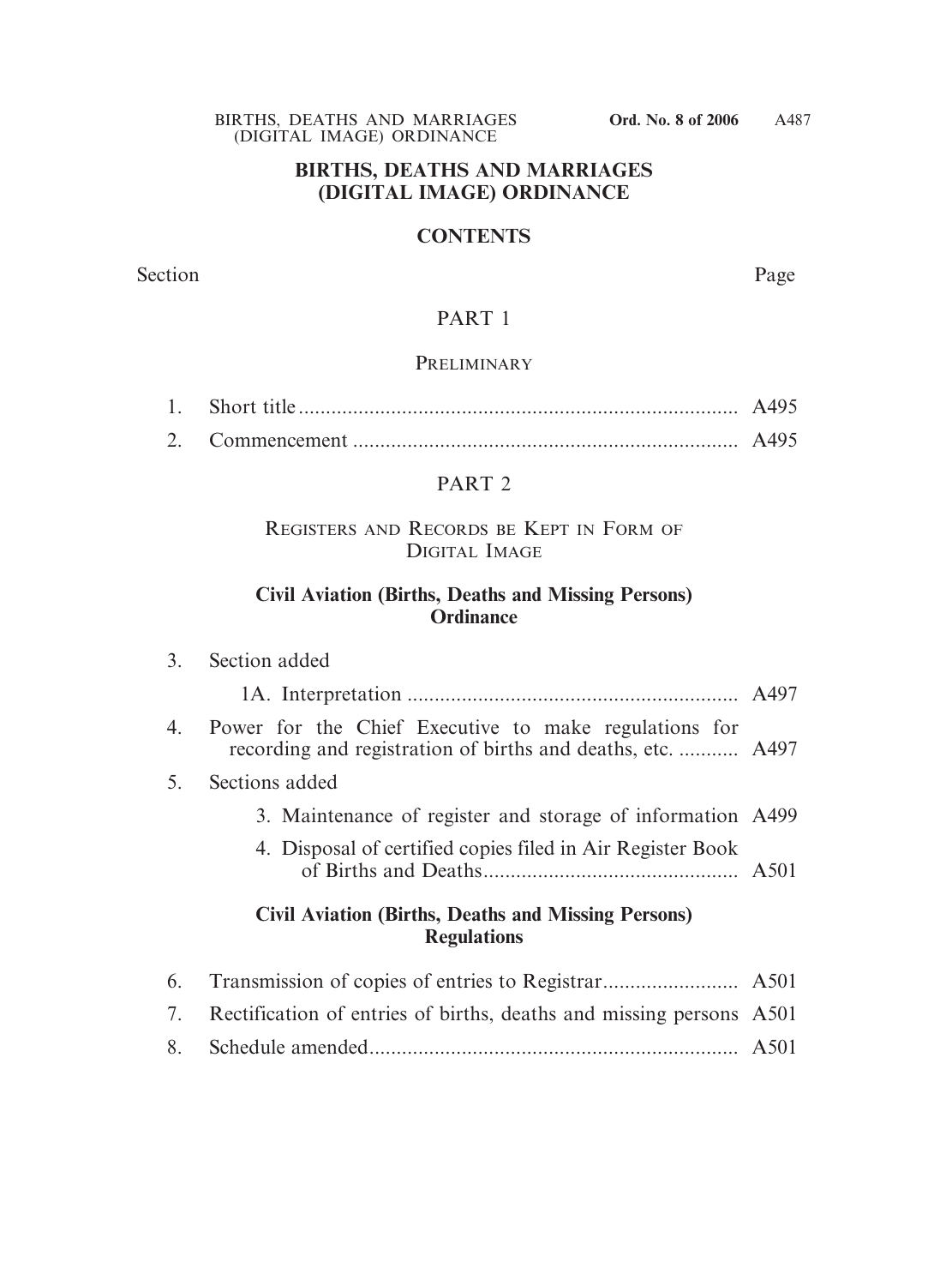## Section Page

# **Births and Deaths Registration Ordinance**

| 9.  |                                                             | A503 |
|-----|-------------------------------------------------------------|------|
| 10. |                                                             | A503 |
| 11. |                                                             | A503 |
| 12. |                                                             | A505 |
| 13. | Registration of name of child or of alteration of name      | A505 |
| 14. |                                                             | A505 |
| 15. |                                                             | A505 |
| 16. |                                                             | A505 |
| 17. | Section substituted                                         |      |
|     | 32. Disposal of documents when recorded in form of          | A507 |
| 18. |                                                             |      |
|     | <b>Birth Certificate (Shortened Form) Regulations</b>       |      |
| 19. |                                                             | A507 |
|     | <b>Births Registration (Special Registers) Ordinance</b>    |      |
| 20. |                                                             |      |
| 21. | Section substituted                                         |      |
|     | 4. Maintenance of registers and storage of information A509 |      |
| 22. | Section added                                               |      |
|     |                                                             |      |
| 23. | Section added                                               |      |
|     |                                                             | A511 |
| 24. |                                                             | A513 |
| 25. |                                                             | A513 |
| 26. |                                                             |      |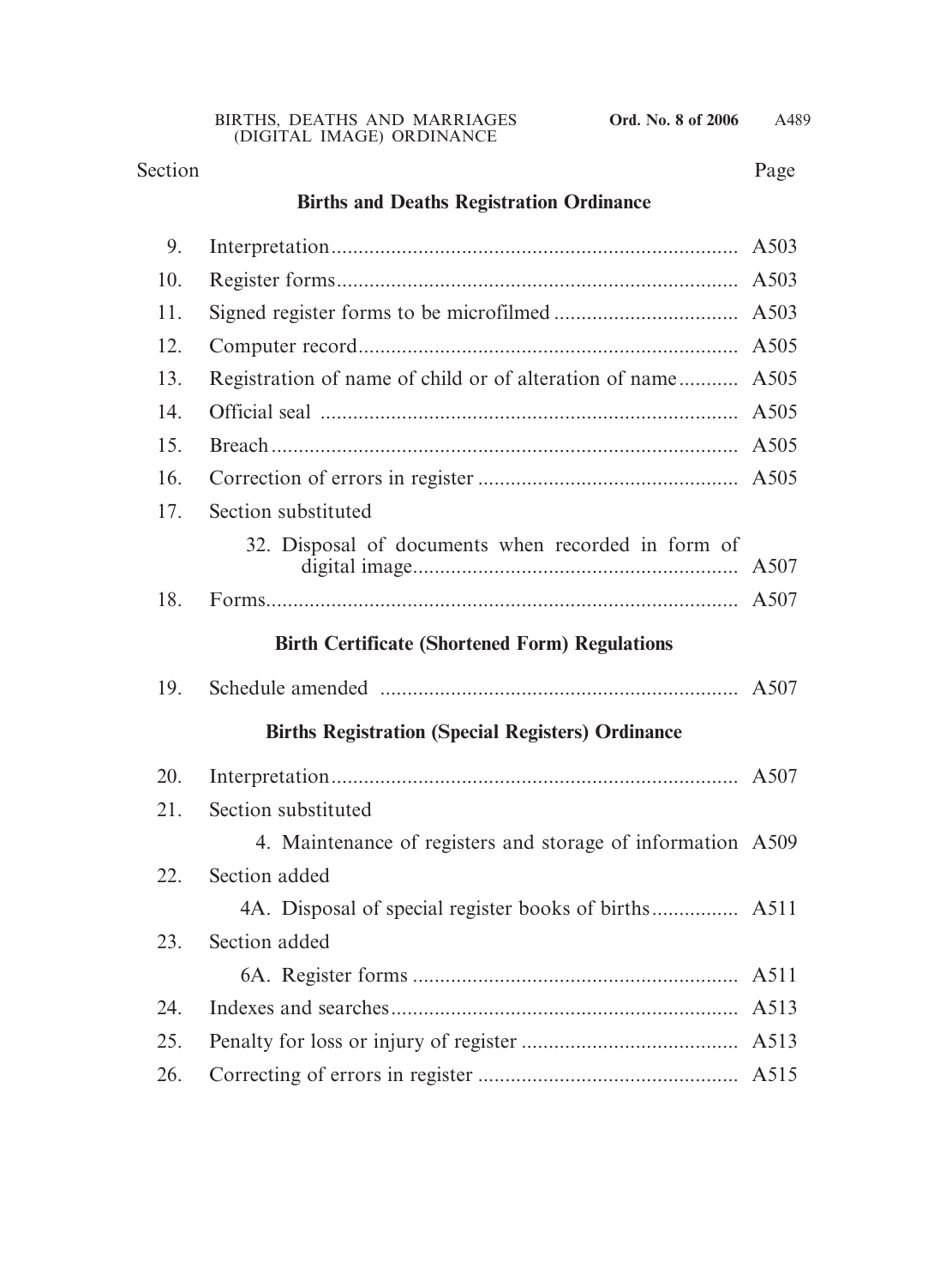| Section |                                                             | Page |
|---------|-------------------------------------------------------------|------|
| 27.     |                                                             | A515 |
| 28.     |                                                             |      |
| 29.     |                                                             |      |
| 30.     | Fees and Form of Declaration for Correction of Error  A515  |      |
|         | <b>Deaths Registration (Special Registers) Ordinance</b>    |      |
| 31.     |                                                             |      |
| 32.     | Section substituted                                         |      |
|         | 4. Maintenance of registers and storage of information A517 |      |
| 33.     | Section added                                               |      |
|         | 4A. Disposal of special register books of deaths A519       |      |
| 34.     | Section added                                               |      |
|         |                                                             |      |
| 35.     |                                                             |      |
| 36.     |                                                             |      |
| 37.     |                                                             |      |
| 38.     |                                                             |      |
| 39.     |                                                             |      |
| 40.     | Fees and Form of Declaration for Correction of Error  A523  |      |

# **Marriage Ordinance**

| 42. Filing, exhibition and inspection of notice of intended          |  |
|----------------------------------------------------------------------|--|
|                                                                      |  |
| 44. Effect of certificate of marriage or certified copy thereof A525 |  |
|                                                                      |  |
|                                                                      |  |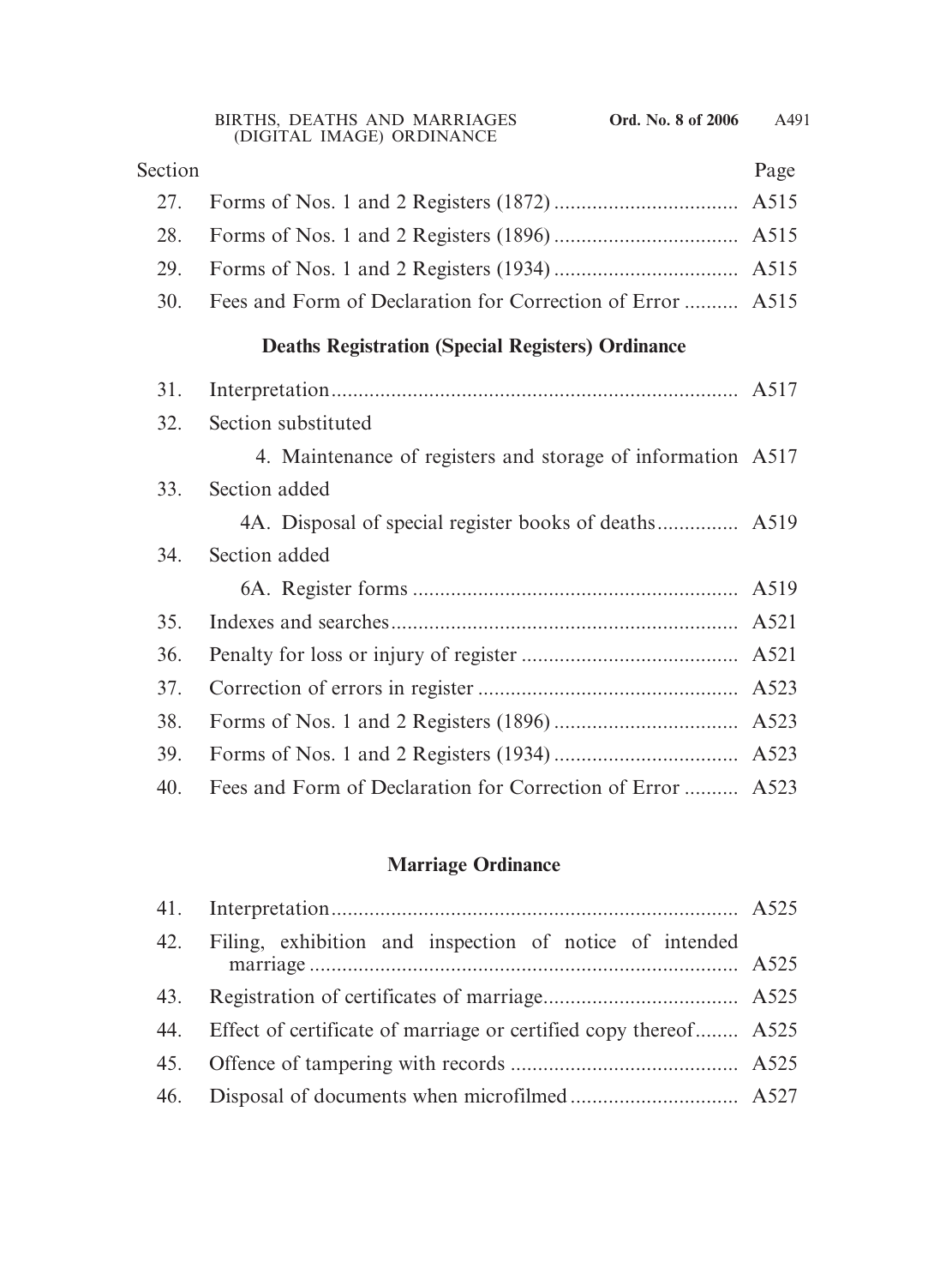#### Section Page

## **Merchant Shipping (Seafarers) Ordinance**

| 48. |                                                               |  |
|-----|---------------------------------------------------------------|--|
| 49. | Sections added                                                |  |
|     | 121A. Maintenance of register and storage of information A529 |  |
|     | 121B. Disposal of certified copies filed in Marine Register   |  |
|     | PART <sub>3</sub>                                             |  |
|     |                                                               |  |

## AMENDMENT TO THE ELECTRONIC TRANSACTIONS (EXCLUSION) ORDER

## **Electronic Transactions (Exclusion) Order**

|  |  | 50. Provisions excluded from application of section 5 of |  |  |  |
|--|--|----------------------------------------------------------|--|--|--|
|  |  |                                                          |  |  |  |

## PART 4

## CONSEQUENTIAL AMENDMENTS

## **Immigration Service Ordinance**

|--|--|--|--|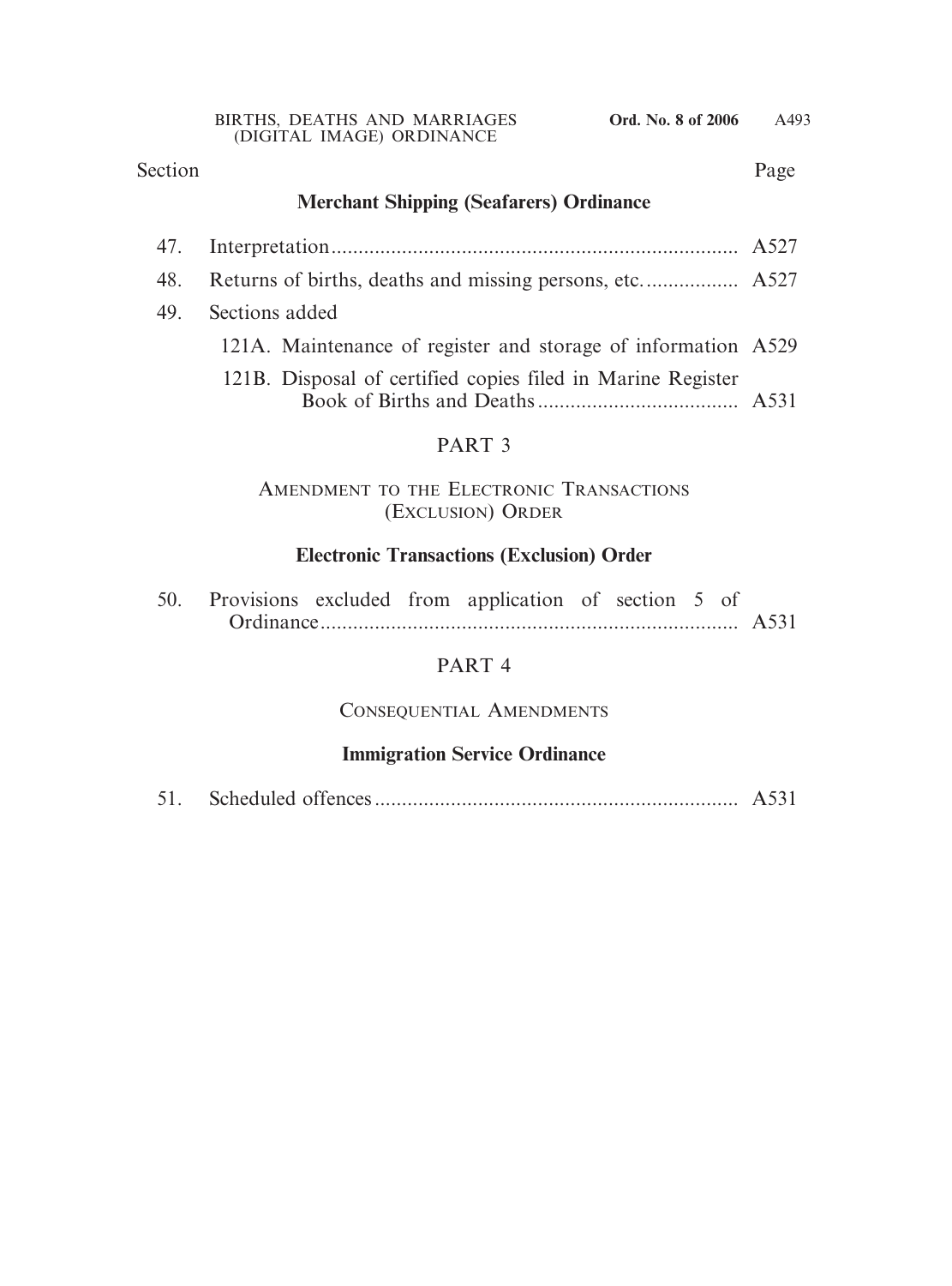## **HONG KONG SPECIAL ADMINISTRATIVE REGION**

ORDINANCE NO. 8 OF 2006



Donald TSANG Chief Executive 11 May 2006

An Ordinance to—

- (*a*) amend certain Ordinances to enable the Registrar of Births and Deaths and the Registrar of Marriages to maintain in the form of digital image certain registers and records that relate to births, deaths and marriages; and make related and consequential amendments; and
- (*b*) amend the Electronic Transactions (Exclusion) Order so that the information required to be given under section 8(1) of the Births and Deaths Registration Ordinance may be contained in an electronic record.

 $[$   $]$ 

Enacted by the Legislative Council.

## PART 1

## **PRELIMINARY**

## **1. Short title**

This Ordinance may be cited as the Births, Deaths and Marriages (Digital Image) Ordinance.

## **2. Commencement**

This Ordinance shall come into operation on a day to be appointed by the Secretary for Security by notice published in the Gazette.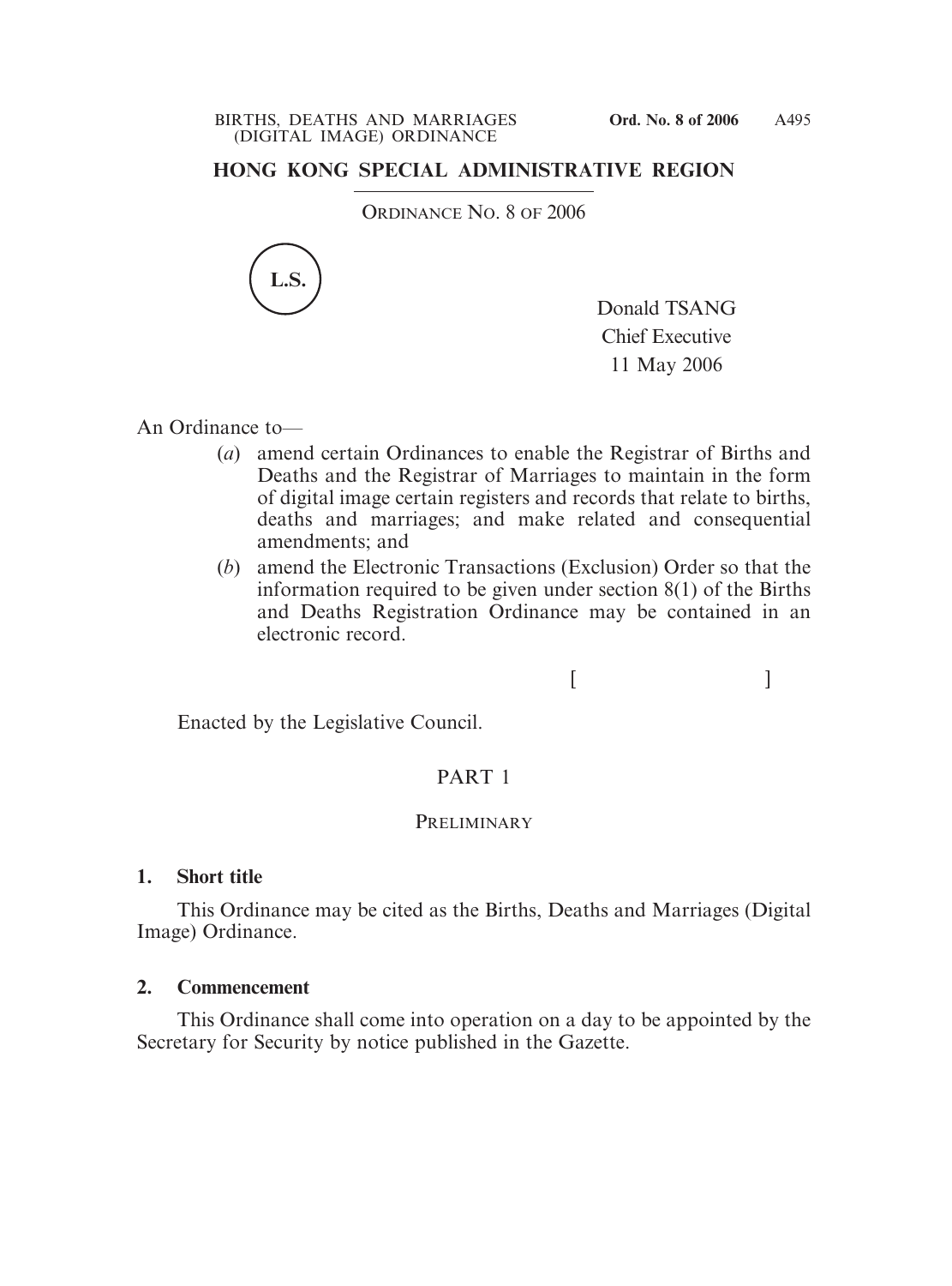## PART 2

#### REGISTERS AND RECORDS BE KEPT IN FORM OF DIGITAL IMAGE

#### **Civil Aviation (Births, Deaths and Missing Persons) Ordinance**

#### **3. Section added**

The Civil Aviation (Births, Deaths and Missing Persons) Ordinance (Cap. 173) is amended by adding—

#### "**1A. Interpretation**

In this Ordinance, unless the context otherwise requires—

- "Air Register Book of Births and Deaths" (航空生死登記簿) means the Air Register Book of Births and Deaths kept by the Registrar immediately before the commencement of the Births, Deaths and Marriages (Digital Image) Ordinance (8 of 2006);
- "Air Register of Births and Deaths" (航空生死登記冊) means the register maintained by the Registrar under section 3(1);
- "digital image" (數碼影像), in relation to a document, means an image of the document kept on a computer system or on an electronic medium;
- "register computer" (登記電腦) means a computer forming the system of storing the particulars under sections 3 and 4;
- "Registrar" (登記官) means the Registrar of Births and Deaths, and includes any deputy registrar of births and deaths.".

## **4. Power for the Chief Executive to make regulations for recording and registration of births and deaths, etc.**

- (1) Section 2(3) is amended by repealing "of Births and Deaths".
- (2) Section 2(4) is repealed.
- (3) Section 2(5) is amended by repealing "of Births and Deaths".
- (4) Section 2(6) is repealed.

(5) Section 2(7) is amended by repealing everything after "as" and substituting—  $\frac{a}{1}$ 

> (*a*) the Air Register of Births and Deaths were a register referred to in those sections; and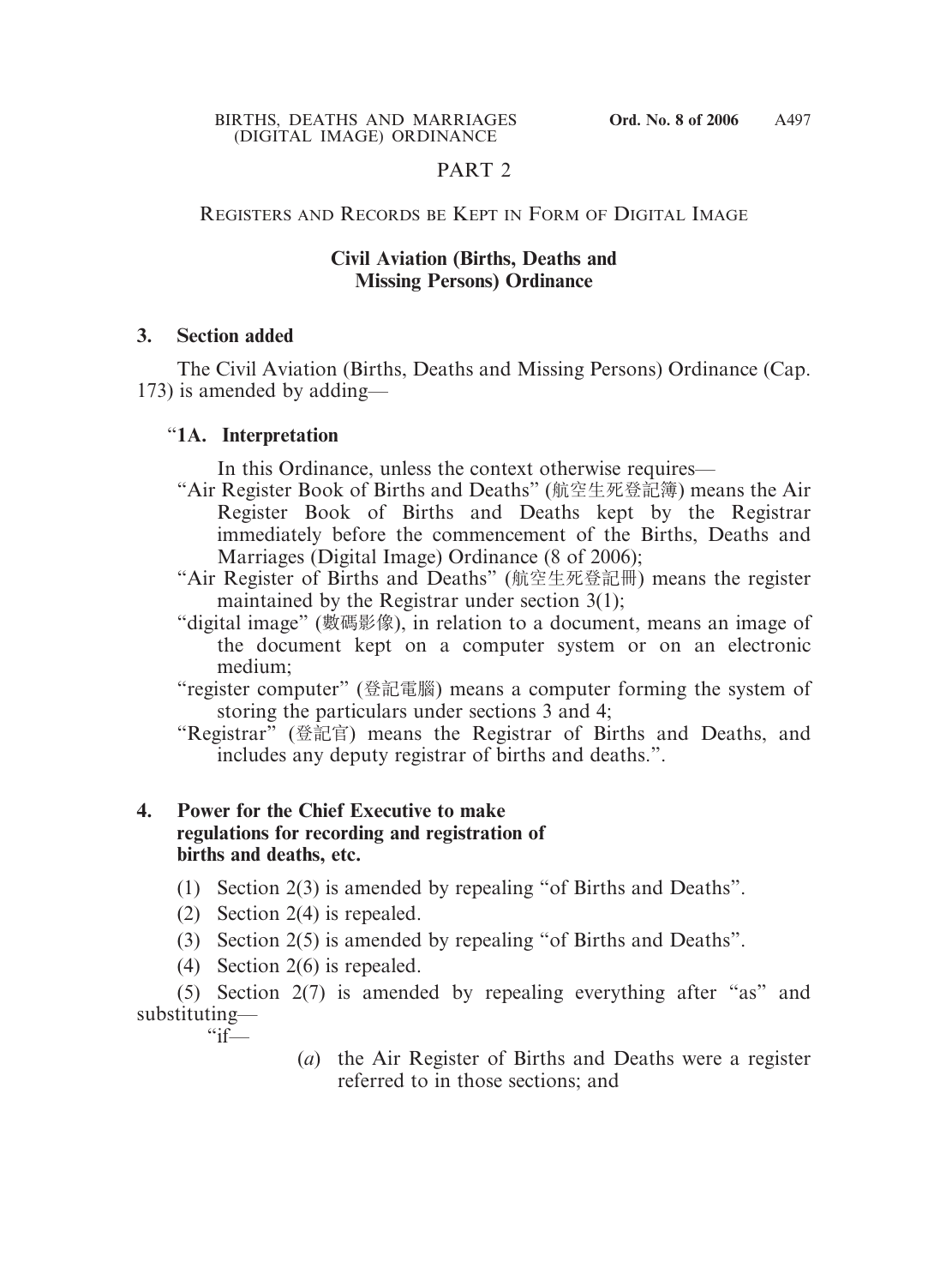- (*b*) the reference to the computer record in those sections were a reference to the database of a register computer.".
- (6) Section 2(8)(*c*) is amended by repealing "of Births and Deaths".

#### **5. Sections added**

The following are added—

## "**3. Maintenance of register and storage of information**

(1) The Registrar shall maintain a register called the Air Register of Births and Deaths.

(2) The Air Register of Births and Deaths shall be compiled from the certified copies referred to in section 2(3) and (5) which are recorded in the form of digital image in accordance with this section.

(3) The Registrar shall, on receipt of any of the certified copies referred to in section 2(3), cause—

- (*a*) the certified copy to be recorded in the form of digital image; and
- (*b*) the particulars contained in the certified copy to be stored in the database of a register computer in the form of data which are capable of being retrieved and reproduced in a legible form.

(4) The Registrar shall, on receipt of a certified copy of any corrected or amended entry referred to in section 2(5), cause—

- (*a*) the certified copy to be recorded in the form of digital image and substituted for the corresponding digital image kept in the Air Register of Births and Deaths; and
- (*b*) the particulars contained in the certified copy to be—
	- (i) stored in the manner described in subsection  $(3)(b)$ ; and
	- (ii) substituted for the corresponding particulars that have been so stored.

(5) Where the Registrar is aware of a clerical error in the particulars stored in the database referred to in subsection (3)(*b*), he shall cause the error to be corrected as soon as possible.

(6) The certified copies filed in the Air Register Book of Births and Deaths shall, on the commencement of the Births, Deaths and Marriages (Digital Image) Ordinance (8 of 2006), form part of the Air Register of Births and Deaths and be recorded in the form of digital image by the Registrar.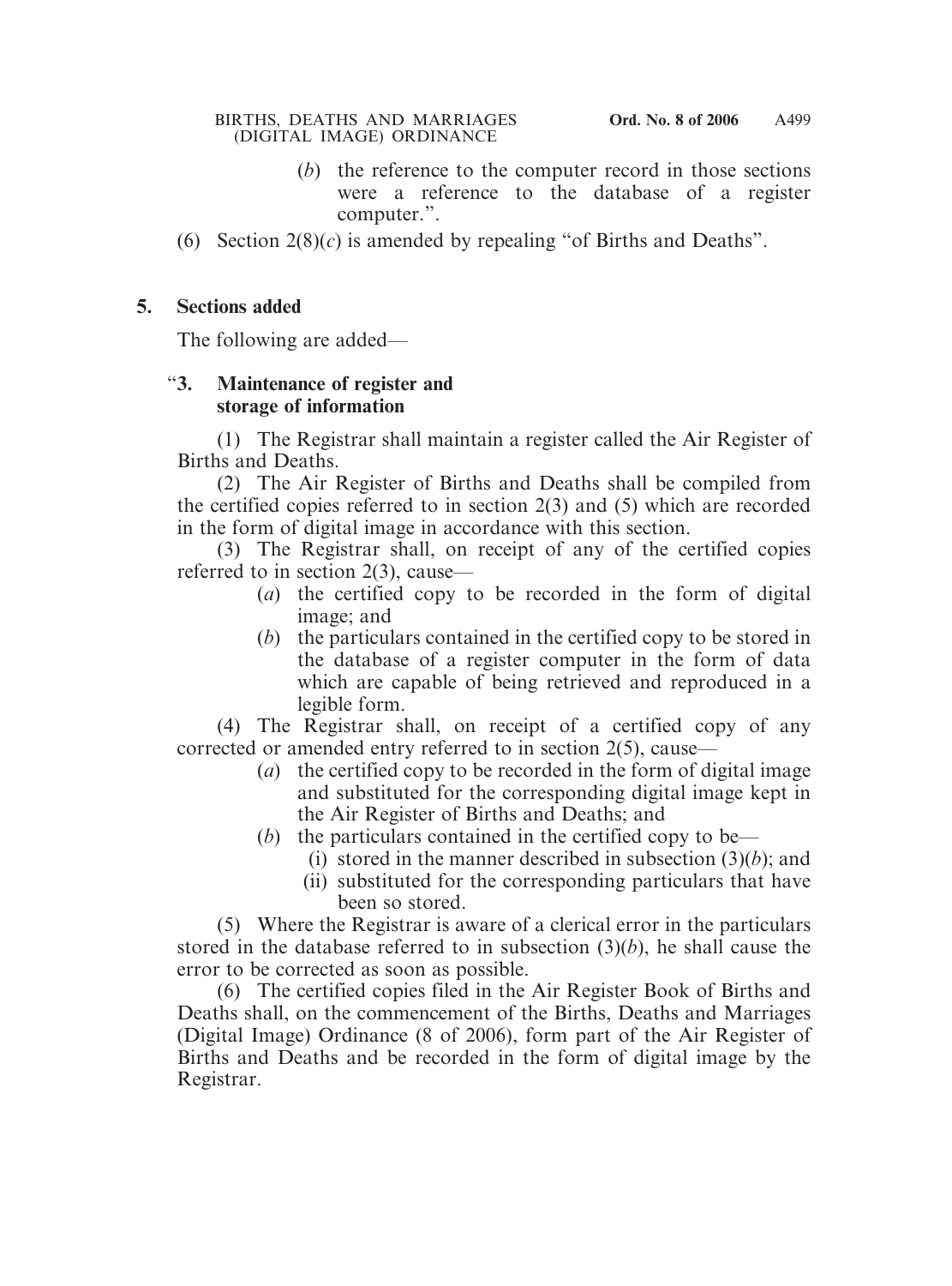(7) The Registrar shall cause the particulars contained in the certified copies referred to in subsection  $(6)$  to be stored in the manner described in subsection (3)(*b*).

#### **4. Disposal of certified copies filed in Air Register Book of Births and Deaths**

Where—

- (*a*) any certified copy filed in the Air Register Book of Births and Deaths has been recorded in the form of digital image; and
- (*b*) the particulars contained in the certified copy have been stored in the manner described in section 3(3)(*b*),

the Registrar may destroy or otherwise dispose of the certified copy in such manner as he thinks fit.".

## **Civil Aviation (Births, Deaths and Missing Persons) Regulations**

## **6. Transmission of copies of entries to Registrar**

(1) The heading of regulation 5 of the Civil Aviation (Births, Deaths and Missing Persons) Regulations (Cap. 173 sub. leg. A) is amended, in the Chinese text, by repealing "**生死**".

(2) Regulation 5 is amended by repealing "of Births and Deaths".

## **7. Rectification of entries of births, deaths and missing persons**

- (1) Regulation 7(1B) is amended by repealing "of Births and Deaths".
- (2) Regulation 7(2) is amended by repealing "of Births and Deaths".

## **8. Schedule amended**

The Schedule is amended, in Forms 3, 4 and 5, by repealing "19......" and substituting "......".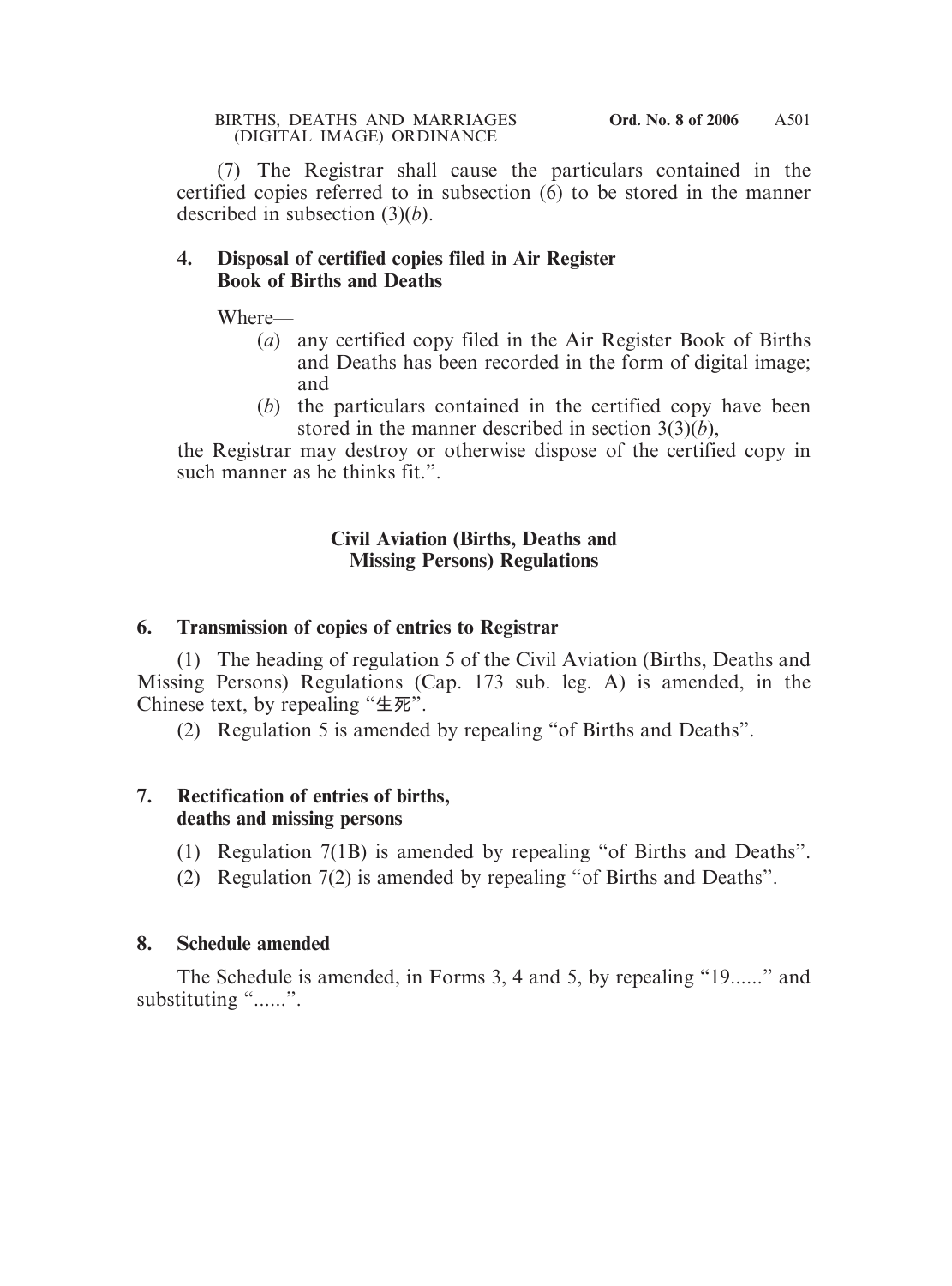#### **Births and Deaths Registration Ordinance**

#### **9. Interpretation**

(1) Section 2(1) of the Births and Deaths Registration Ordinance (Cap. 174) is amended, in the definition of "經簽署登記表格", in the Chinese text, by repealing "表格。" and substituting "表格;".

- (2) Section 2(1) is amended by adding—
	- ""digital image" (數碼影像), in relation to a document, means an image of the document kept on a computer system or on an electronic medium;".

#### **10. Register forms**

- (1) Section 4(1) is amended by repealing "printed and".
- (2) Section 4(4) is repealed and the following substituted—
	- "(4) (*a*) The Registrar may cause the register books, whether in the form of paper or microfilm, or any part of them to be recorded in the form of digital image, and for the purposes of subsection  $(3)(a)$ , the register books, whether in the form of paper or microfilm, or such part of them as the Registrar sees fit may be kept in the form of digital image.
		- (*b*) The births register and the deaths register shall be compiled from signed register forms which are recorded in the form of digital image in accordance with section 5.".

#### **11. Signed register forms to be microfilmed**

(1) The heading of section 5 is amended, by repealing "**microfilmed**" and substituting "**recorded in form of digital image**".

(2) Section 5(1) is amended by repealing "on microfilm" and substituting "in the form of digital image".

(3) Section 5(2) is amended by repealing "on microfilm" and substituting "in the form of digital image".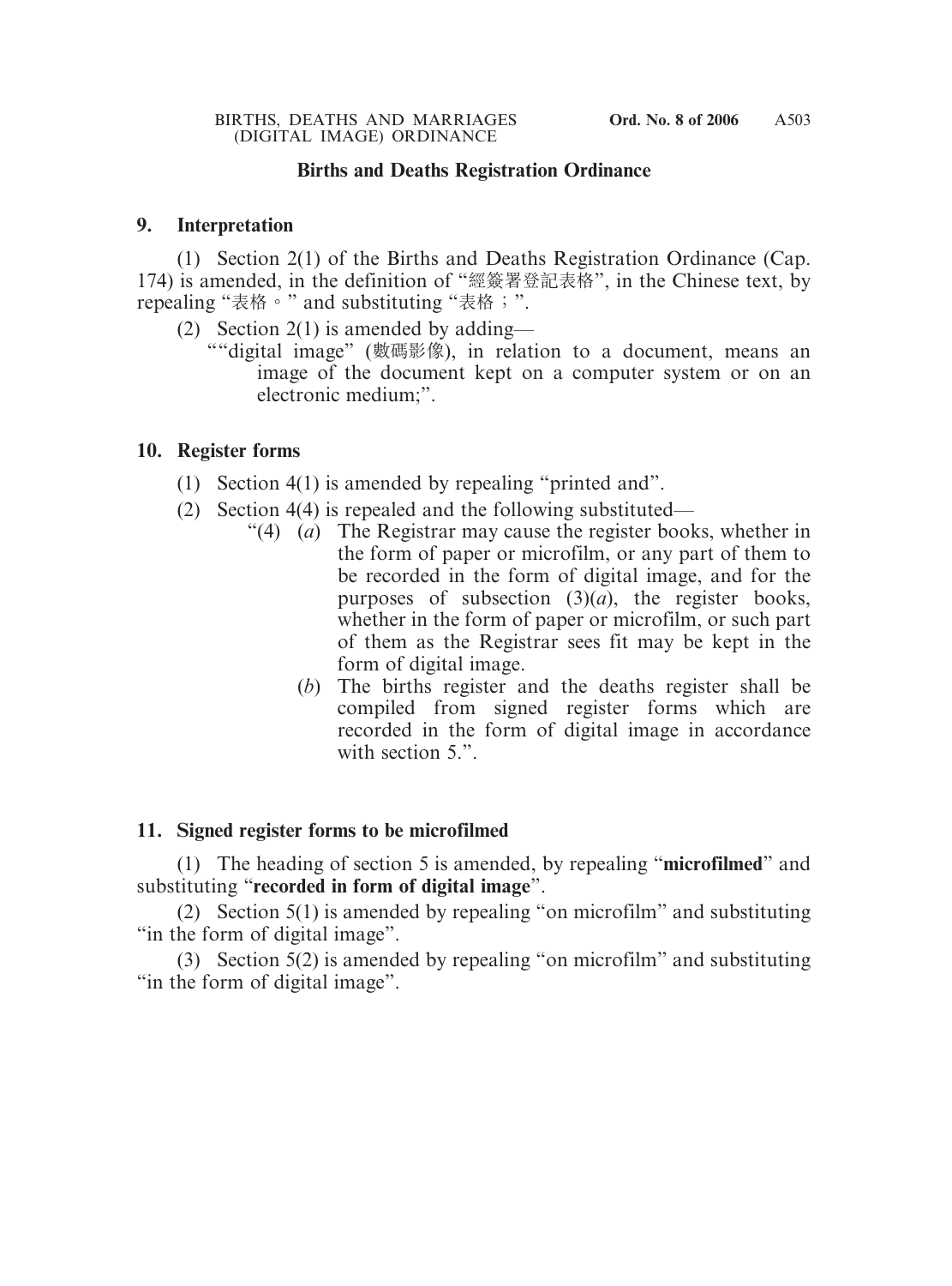#### **12. Computer record**

Section 5A(2) is amended, in the Chinese text, by repealing everything after "情以" and substituting "儲存在登記電腦的數據庫中的數據形式記錄,而該 數據須能以可閱讀形式檢索和重現。".

#### **13. Registration of name of child or of alteration of name**

(1) Section 13(5) is repealed.

(2) Section 13(6) is amended by repealing "microfilmed" and substituting "recorded in the form of digital image".

(3) Section 13(6) is amended by repealing everything after "shall be" and substituting "recorded on the relevant digital image.".

(4) Section 13(7) is repealed and the following substituted—

"(7) Where subsection  $(2)(b)$  applies, the Registrar shall cause the alteration or addition of name (as may be appropriate) to be recorded on the relevant digital image.".

## **14. Official seal**

Section 24 is amended by adding—

"(3) In this section, a reference to a certified copy of any entry in a register includes a reference to such a certified copy that is produced by using the information recorded in the computer record.".

## **15. Breach**

(1) Section  $25(c)(ii)$  is amended, in the Chinese text, by repealing " $\mathbb{R}$ <sup>si</sup> 許" and substituting ", 或不小心地容許".

(2) Section  $25(c)(iii)$  is amended by adding "a" before "legible".

## **16. Correction of errors in register**

Section 27(2) and (3) is repealed.

## **17. Section substituted**

Section 32 is repealed and the following substituted—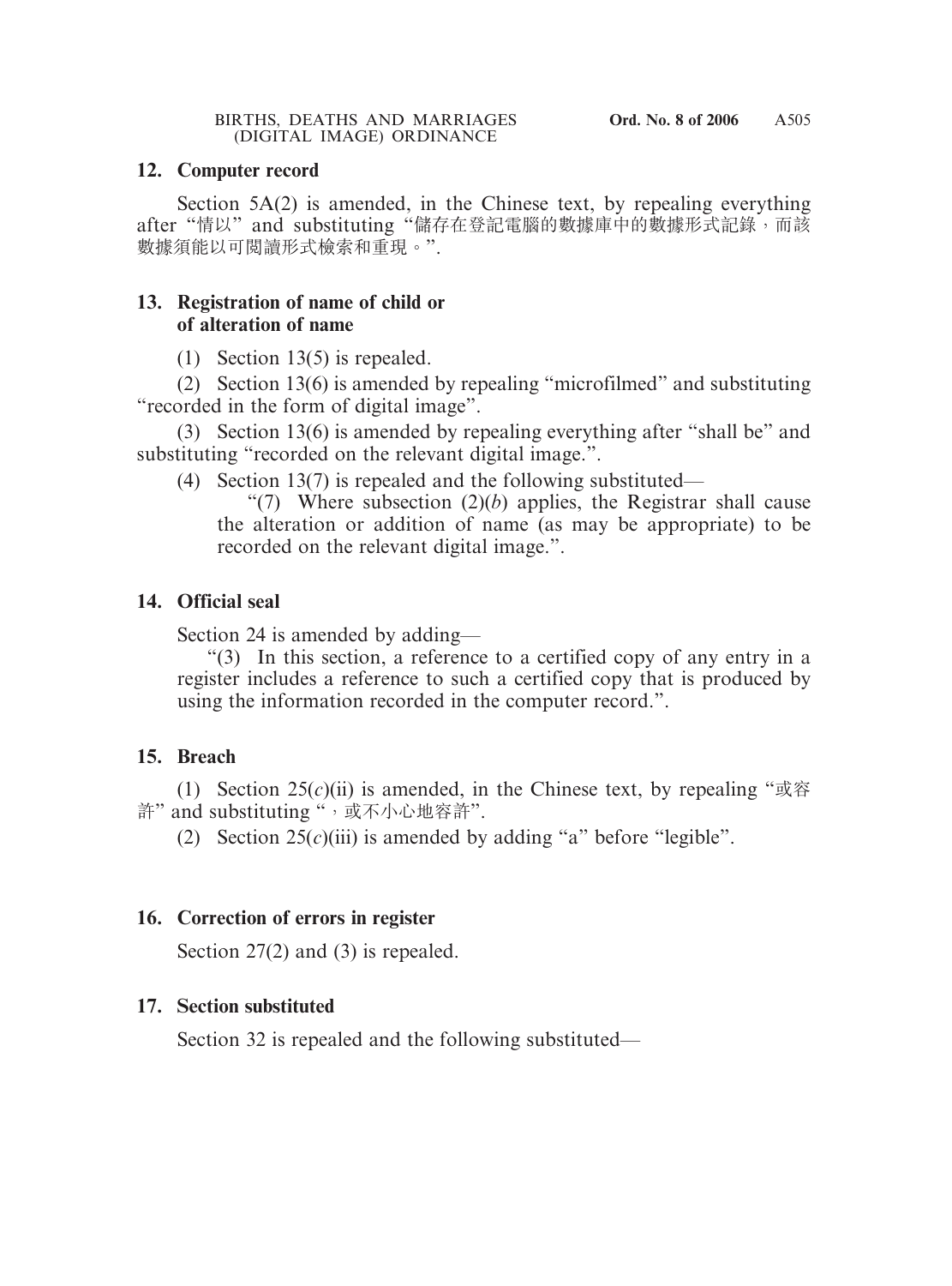#### "**32. Disposal of documents when recorded in form of digital image**

- (1) Where—
	- (*a*) any signed register form has been recorded in the form of digital image; and
	- (*b*) the particulars contained in the form have been recorded in the computer record,

the Registrar may destroy or otherwise dispose of the form, and any microfilm on which it is recorded, in such manner as he thinks fit.

(2) Where any register book or any part of it has been recorded in the form of digital image, the Registrar may destroy or otherwise dispose of the register book or such part of it (as the case may be), and any microfilm on which the register book or such part of it (as the case may be) is recorded, in such manner as he thinks fit.".

## **18. Forms**

(1) The Second Schedule is amended, in Forms 1, 2, 4, 5, 6, 7, 8, 9, 10, 11 and 13, by repealing "19" wherever it appears.

(2) The Second Schedule is amended, in Forms 15, 16 and 17, by repealing ", 19" and substituting ",".

(3) The Second Schedule is amended in Form 18, by repealing "*19*" wherever it appears.

(4) The Second Schedule is amended in Form 19, by repealing "19......" where it twice appears and substituting "......".

## **Birth Certificate (Shortened Form) Regulations**

#### **19. Schedule amended**

The Schedule to the Birth Certificate (Shortened Form) Regulations (Cap. 174 sub. leg. A) is amended by repealing "19" where it twice appears.

## **Births Registration (Special Registers) Ordinance**

#### **20. Interpretation**

(1) Section 2 of the Births Registration (Special Registers) Ordinance (Cap. 175) is amended, in the definition of "Registrar", by adding ", and includes any deputy registrar of births and deaths" after "Deaths".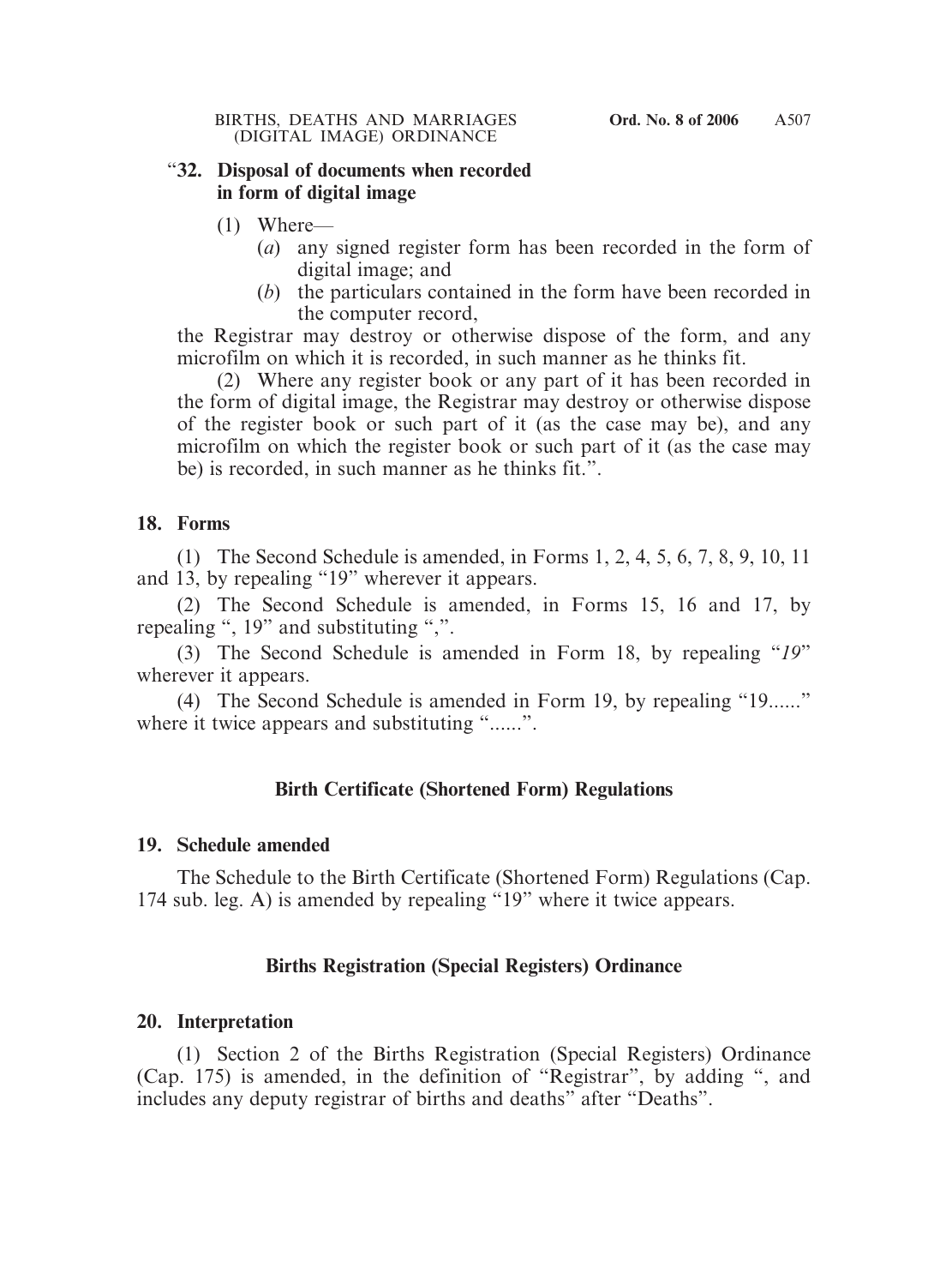#### BIRTHS, DEATHS AND MARRIAGES **Ord. No. 8 of 2006** (DIGITAL IMAGE) ORDINANCE

- (2) Section 2 is amended by adding—
	- ""digital image" (數碼影像), in relation to a document, means an image of the document kept on a computer system or on an electronic medium;
		- "register computer" (登記電腦) means a computer forming the system of storing the particulars under sections 4 and 6A;
		- "signed register form" (經簽署登記表格) means a register form completed and signed under section 6A;
		- "special register books of births" (特設出生登記簿) means the special register books of births kept by the Registrar immediately before the commencement of the Births, Deaths and Marriages (Digital Image) Ordinance (8 of 2006);".

## **21. Section substituted**

Section 4 is repealed and the following substituted—

## "**4. Maintenance of registers and storage of information**

- (1) The Registrar shall maintain the following registers—
	- (*a*) No. 1 register (1872) in Form 1 in the Second Schedule;
	- (*b*) No. 2 register (1872) in Form 2 in the Second Schedule;
	- (*c*) No. 1 register (1896) in Form 1 in the Third Schedule;
	- (*d*) No. 2 register (1896) in Form 2 in the Third Schedule;
	- (*e*) No. 1 register (1934) in Form 1 in the Fourth Schedule; and
	- (*f*) No. 2 register (1934) in Form 2 in the Fourth Schedule.

(2) The registers shall be kept in the form of digital image in the general register office.

(3) On the commencement of the Births, Deaths and Marriages (Digital Image) Ordinance (8 of 2006), the special register books of births shall form part of the registers maintained by the Registrar under this section and be recorded in the form of digital image by the Registrar.

(4) The Registrar shall cause the particulars of the entries contained in the special register books of births to be stored in the manner described in section  $6A(3)(b)$ .".

## **22. Section added**

The following is added—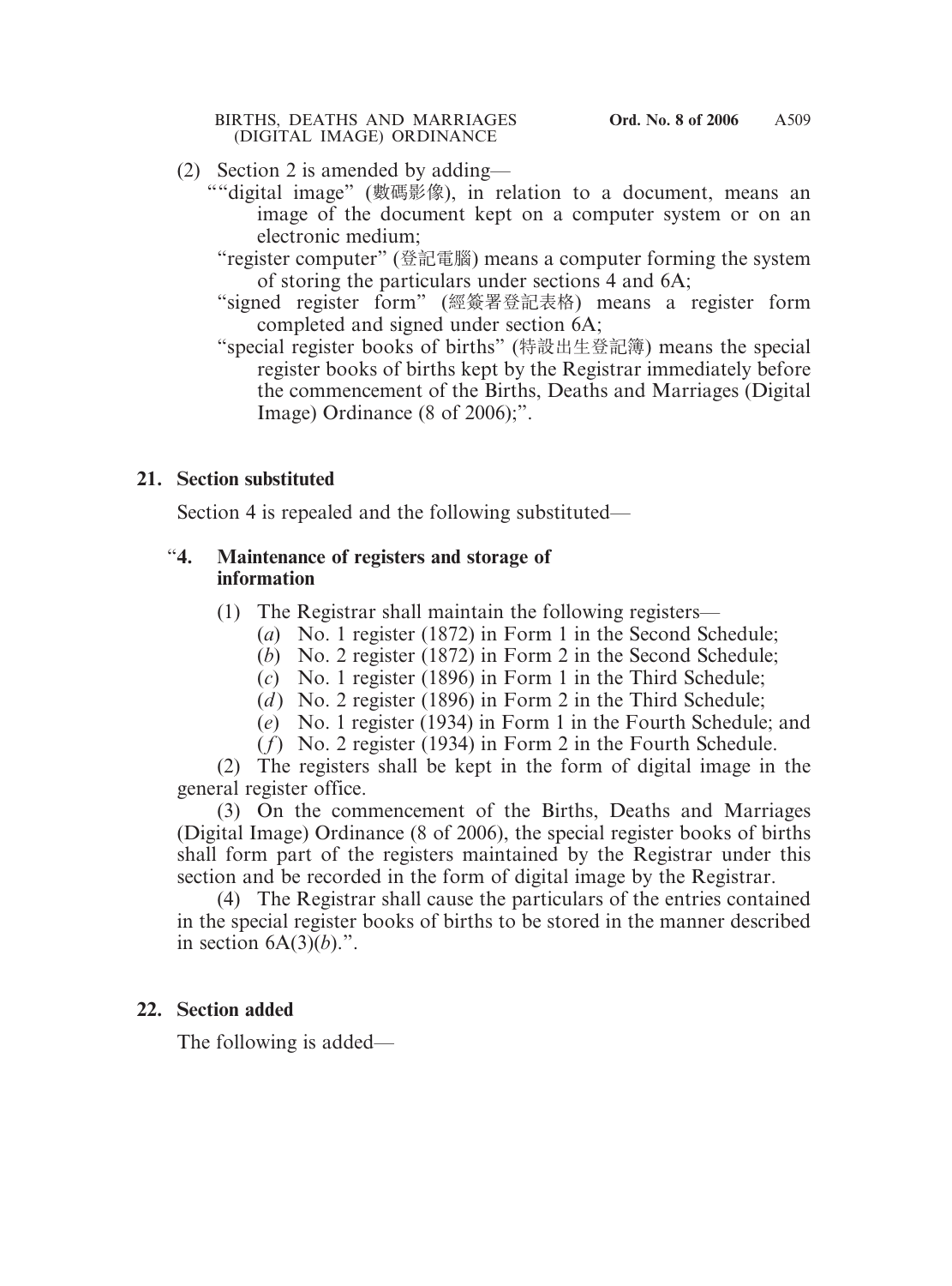## "**4A. Disposal of special register books of births**

Where—

- (*a*) the special register books of births or any part of them has been recorded in the form of digital image; and
- (*b*) the particulars of the entries contained in such register books or such part of them have been stored in the manner described in section 6A(3)(*b*),

the Registrar may destroy or otherwise dispose of such register books or such part of them (as the case may be) in such manner as he thinks fit.".

## **23. Section added**

The following is added—

## "**6A. Register forms**

(1) The Registrar shall, before registering a birth under section 5 or 6, arrange for a register form to be—

- (*a*) completed; and
- (*b*) signed by the person who requires such registration.
- (2) The register form shall—
	- (*a*) (in the case of a registration under section 5(1)) contain such particulars as set out in Form 1 in the Second Schedule;
	- (*b*) (in the case of a registration under section 5(2)) contain such particulars as set out in Form 1 in the Third Schedule;
	- (*c*) (in the case of a registration under section 5(3)) contain such particulars as set out in Form 1 in the Fourth Schedule;
	- (*d*) (in the case of a registration under section  $6(1)$ ) contain such particulars as set out in Form 2 in the Second Schedule;
	- (*e*) (in the case of a registration under section 6(2)) contain such particulars as set out in Form 2 in the Third Schedule;
	- (*f*) (in the case of a registration under section 6(3)) contain such particulars as set out in Form 2 in the Fourth Schedule.

(3) The Registrar shall, on registration of a birth under section 5 or 6, cause—

(*a*) the signed register form that relates to the birth to be recorded in the form of digital image; and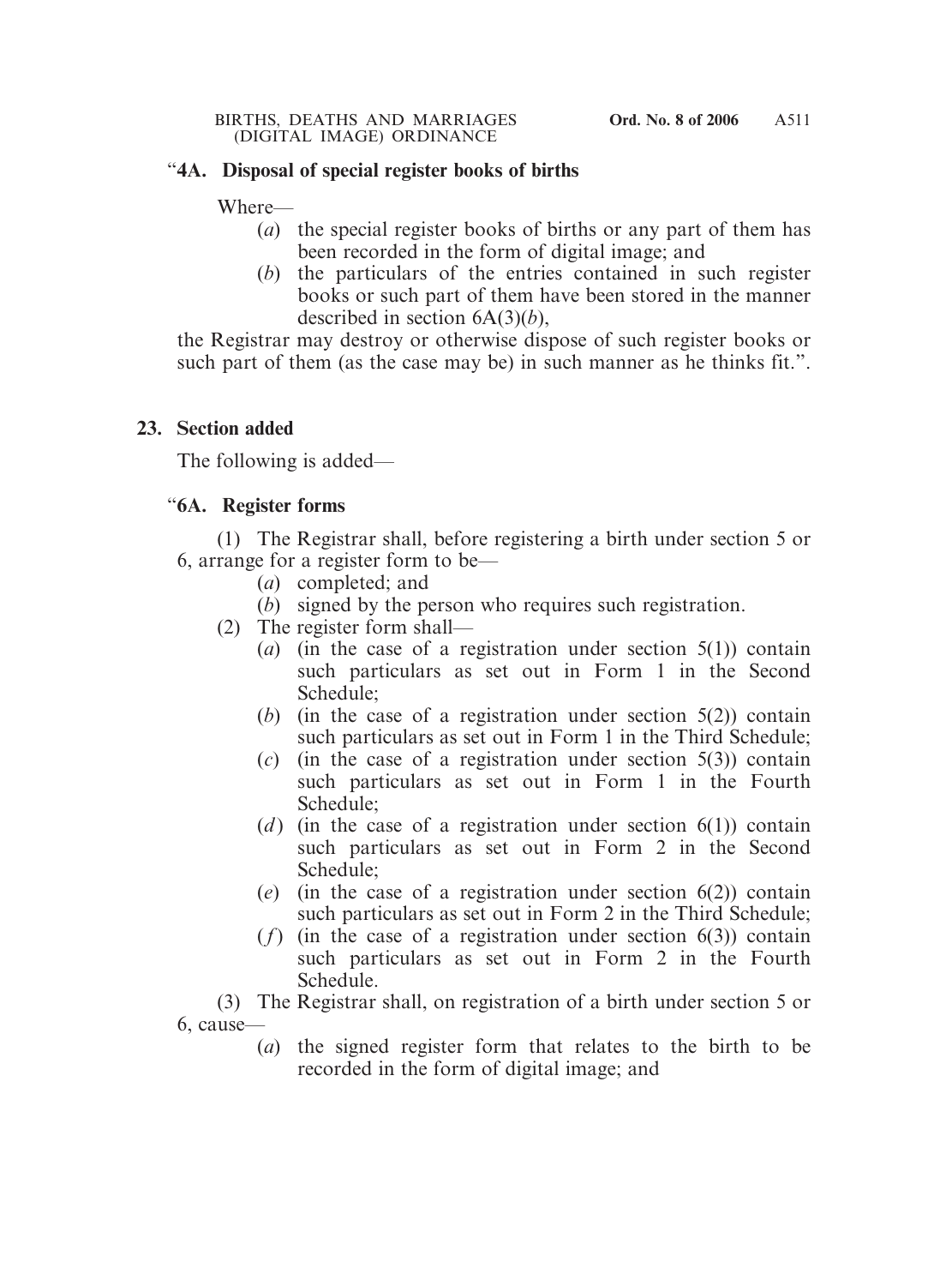(*b*) the particulars contained in the form to be stored in the database of a register computer in the form of data which are capable of being retrieved and reproduced in a legible form.

(4) The image recorded in accordance with subsection (3)(*a*) shall form part of the relevant register in which the birth shall be registered.".

## **24. Indexes and searches**

- (1) Section 7 is amended by renumbering it as section 7(1).
- (2) Section 7 is amended by adding—

"(2) If the particulars of an entry have been stored in the manner described in section 6A(3)(*b*), the Registrar may cause to be produced a copy of such entry by using such particulars, and the copy so produced, if certified and sealed (or stamped) in accordance with subsection (1), shall be deemed to be a certified copy of such entry in the special register of births.".

## **25. Penalty for loss or injury of register**

- (1) The heading of section 10 is repealed and the following substituted— "**Offences and penalties**".
- (2) Section 10 is amended by renumbering it as section 10(1).
- (3) Section 10(1) is amended by adding "or access to" after "custody of".

(4) Section 10(1) is amended by repealing "shall be deemed to have committed a breach of the provisions of this Ordinance" and substituting "or possession commits an offence".

(5) Section 10 is amended by adding—

"(2) Any person who having the custody of or access to the database referred to in section 6A(3)(*b*)—

- (*a*) alters any data in the database or allows such data to be altered, other than for the purpose of carrying out duties under this Ordinance;
- (*b*) carelessly loses or damages any data in the database or allows such data to be lost or damaged; or
- (*c*) otherwise tampers with the database so that the data contained in it or any part of such data becomes incapable of being retrieved or reproduced in a legible form,

commits an offence and shall be liable on summary conviction to a fine at level 1 or to imprisonment for 6 months.".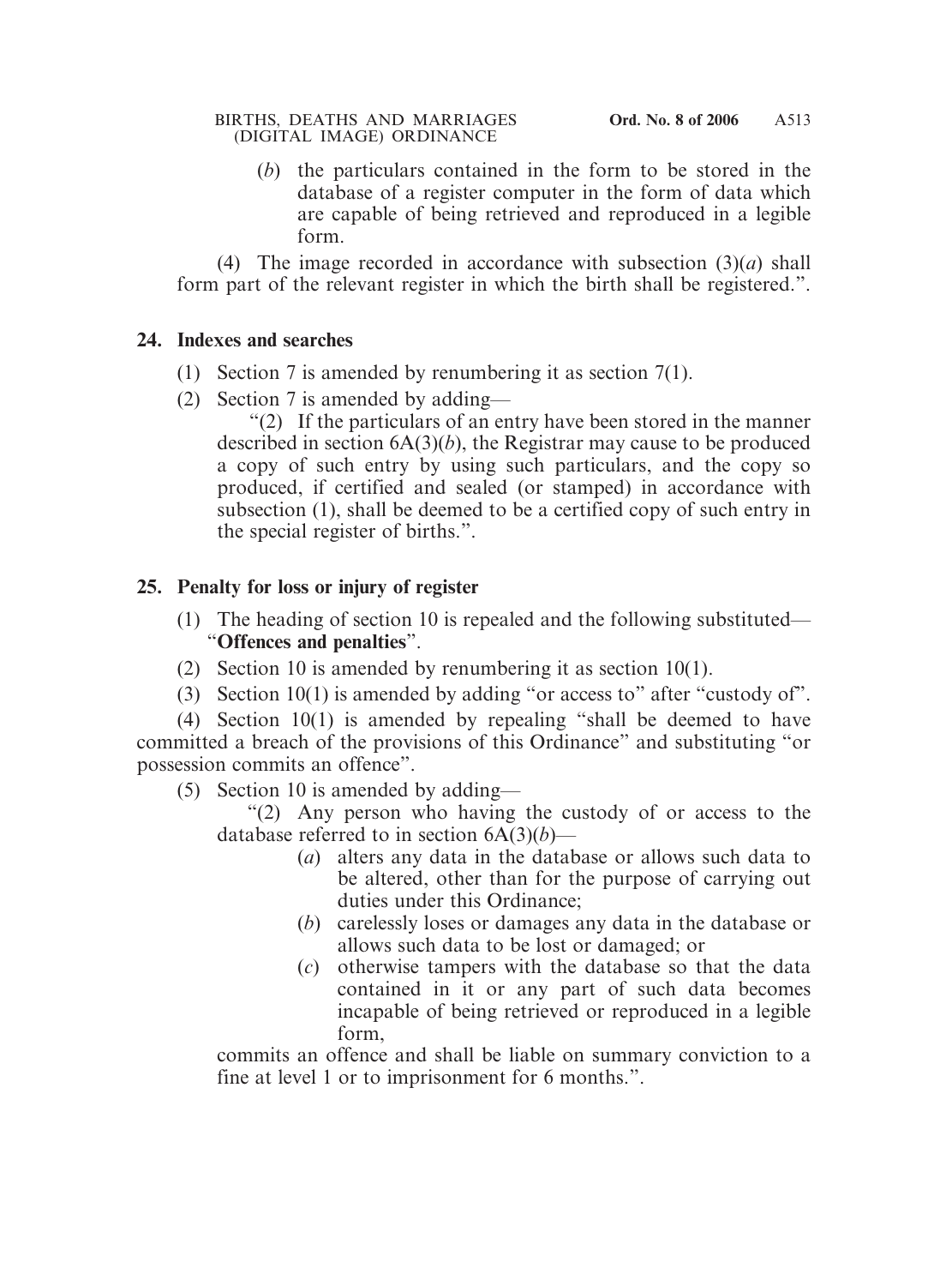#### BIRTHS, DEATHS AND MARRIAGES **Ord. No. 8 of 2006** (DIGITAL IMAGE) ORDINANCE

## **26. Correcting of errors in register**

- (1) The heading of section 12 is repealed and the following substituted— "**Correction of errors**".
- (2) Section 12 is amended by renumbering it as section 12(1).
- (3) Section 12 is amended by adding—

"(2) In relation to an entry the particulars of which have been stored in the database referred to in section  $6A(3)(b)$ —

- (*a*) where the Registrar is aware of a clerical error in such particulars, he shall correct the error as soon as possible; and
- (*b*) where an error that is corrected under subsection  $(1)(c)$ relates to the entry, the Registrar shall amend such particulars accordingly.".

## **27. Forms of Nos. 1 and 2 Registers (1872)**

The Second Schedule is amended by repealing "[s. 4]" and substituting "[ss.  $4 \& 6A$ ]".

## **28. Forms of Nos. 1 and 2 Registers (1896)**

(1) The Third Schedule is amended by repealing "[s. 4]" and substituting "[ss. 4  $\&$  6A]".

(2) The Third Schedule is amended, in Forms 1 and 2, by repealing "19" wherever it appears.

## **29. Forms of Nos. 1 and 2 Registers (1934)**

(1) The Fourth Schedule is amended by repealing "[s. 4]" and substituting "[ss. 4 & 6A]".

(2) The Fourth Schedule is amended, in Forms 1 and 2, by repealing "19" wherever it appears.

## **30. Fees and Form of Declaration for Correction of Error**

(1) The Fifth Schedule is amended, in Part I, in the English text, by repealing "the register books" wherever it appears and substituting "the registers".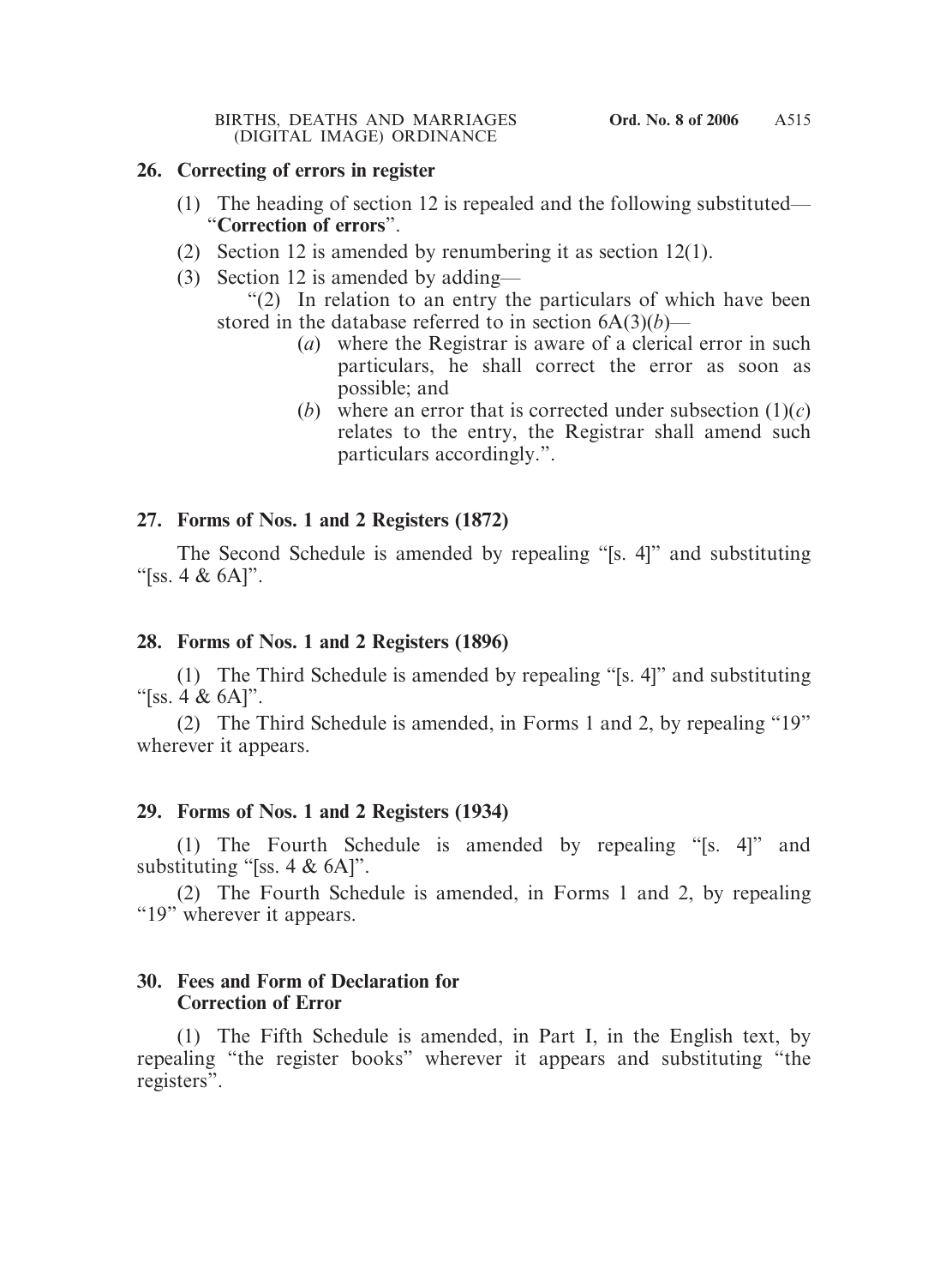(2) The Fifth Schedule is amended, in Part I, in item 3, in the English text, by repealing "book".

(3) The Fifth Schedule is amended, in Part II, by repealing "19" where it twice appears.

#### **Deaths Registration (Special Registers) Ordinance**

#### **31. Interpretation**

(1) Section 2 of the Deaths Registration (Special Registers) Ordinance (Cap. 176) is amended, in the English text, by adding ", unless the context otherwise requires" after "In this Ordinance".

(2) Section 2 is amended, in the definition of "Registrar", by adding ", and includes any deputy registrar of births and deaths" after "Deaths".

- (3) Section 2 is amended by adding—
	- ""digital image" (數碼影像), in relation to a document, means an image of the document kept on a computer system or on an electronic medium;
		- "register computer" (登記電腦) means a computer forming the system of storing the particulars under sections 4 and 6A;
		- "signed register form" (經簽署登記表格) means a register form completed and signed under section 6A;
		- "special register books of deaths" (特設死亡登記簿) means the special register books of deaths kept by the Registrar immediately before the commencement of the Births, Deaths and Marriages (Digital Image) Ordinance (8 of 2006);".

#### **32. Section substituted**

Section 4 is repealed and the following substituted—

#### "**4. Maintenance of registers and storage of information**

- (1) The Registrar shall maintain the following registers—
	- (*a*) No. 1 register (1896) in Form 1 in the Second Schedule;
	- (*b*) No. 2 register (1896) in Form 2 in the Second Schedule;
	- (*c*) No. 1 register (1934) in Form 1 in the Third Schedule; and
	- (*d*) No. 2 register (1934) in Form 2 in the Third Schedule.

(2) The registers shall be kept in the form of digital image in the general register office.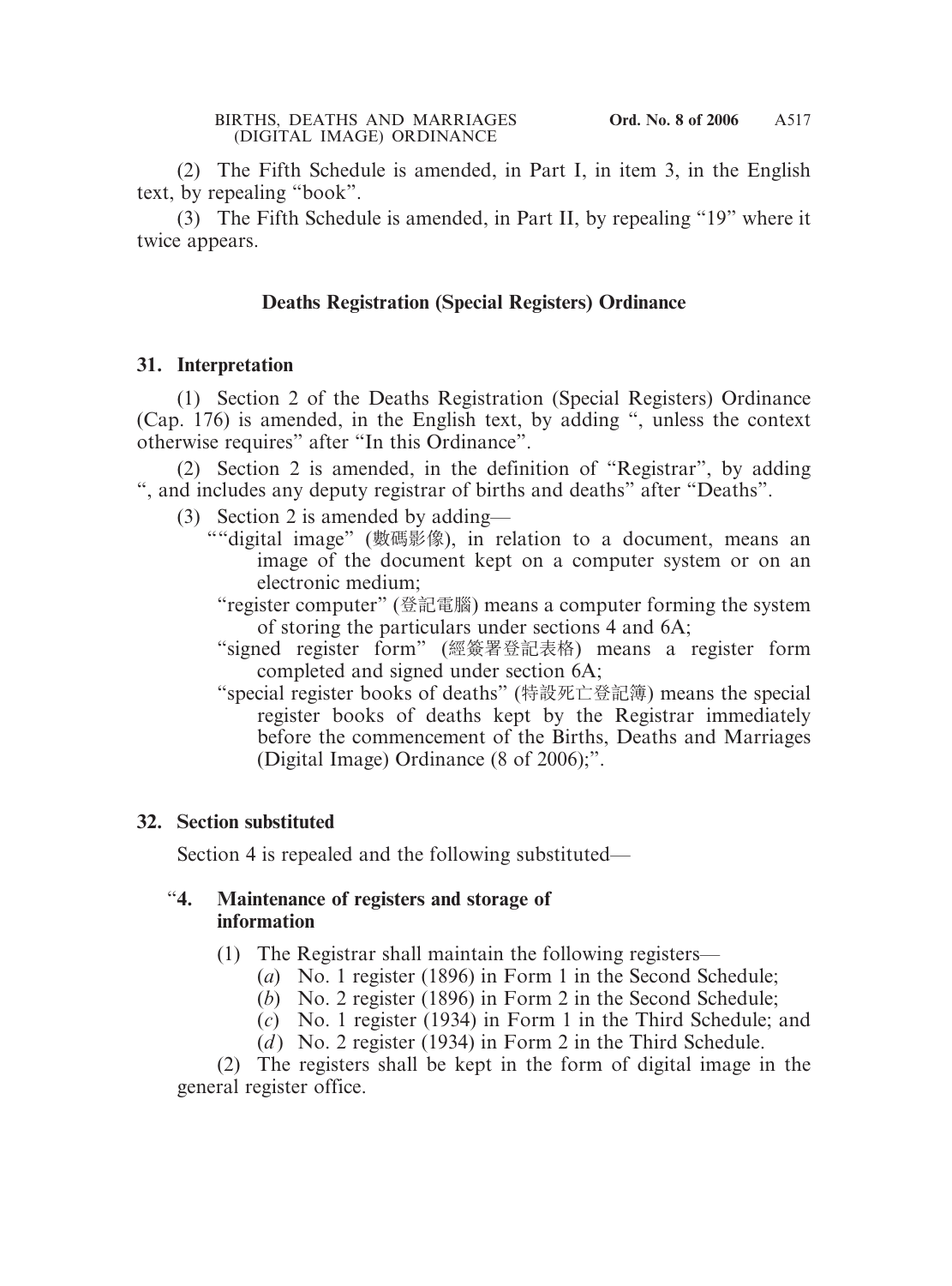(3) On the commencement of the Births, Deaths and Marriages (Digital Image) Ordinance (8 of 2006), the special register books of deaths shall form part of the registers maintained by the Registrar under this section and be recorded in the form of digital image by the Registrar.

(4) The Registrar shall cause the particulars of the entries contained in the special register books of deaths to be stored in the manner described in section  $6A(3)(b)$ .".

#### **33. Section added**

The following is added—

## "**4A. Disposal of special register books of deaths**

Where—

- (*a*) the special register books of deaths or any part of them has been recorded in the form of digital image; and
- (*b*) the particulars of the entries contained in such register books or such part of them have been stored in the manner described in section 6A(3)(*b*),

the Registrar may destroy or otherwise dispose of such register books or such part of them (as the case may be) in such manner as he thinks fit.".

## **34. Section added**

The following is added—

## "**6A. Register forms**

(1) The Registrar shall, before registering a death under section 5 or 6, arrange for a register form to be—

- (*a*) completed; and
- (*b*) signed by the person who requires such registration.
- (2) The register form shall—
	- (*a*) (in the case of a registration under section 5(1)) contain such particulars as set out in Form 1 in the Second Schedule;
	- (*b*) (in the case of a registration under section 5(2)) contain such particulars as set out in Form 1 in the Third Schedule;
	- (*c*) (in the case of a registration under section 6(1)) contain such particulars as set out in Form 2 in the Second Schedule;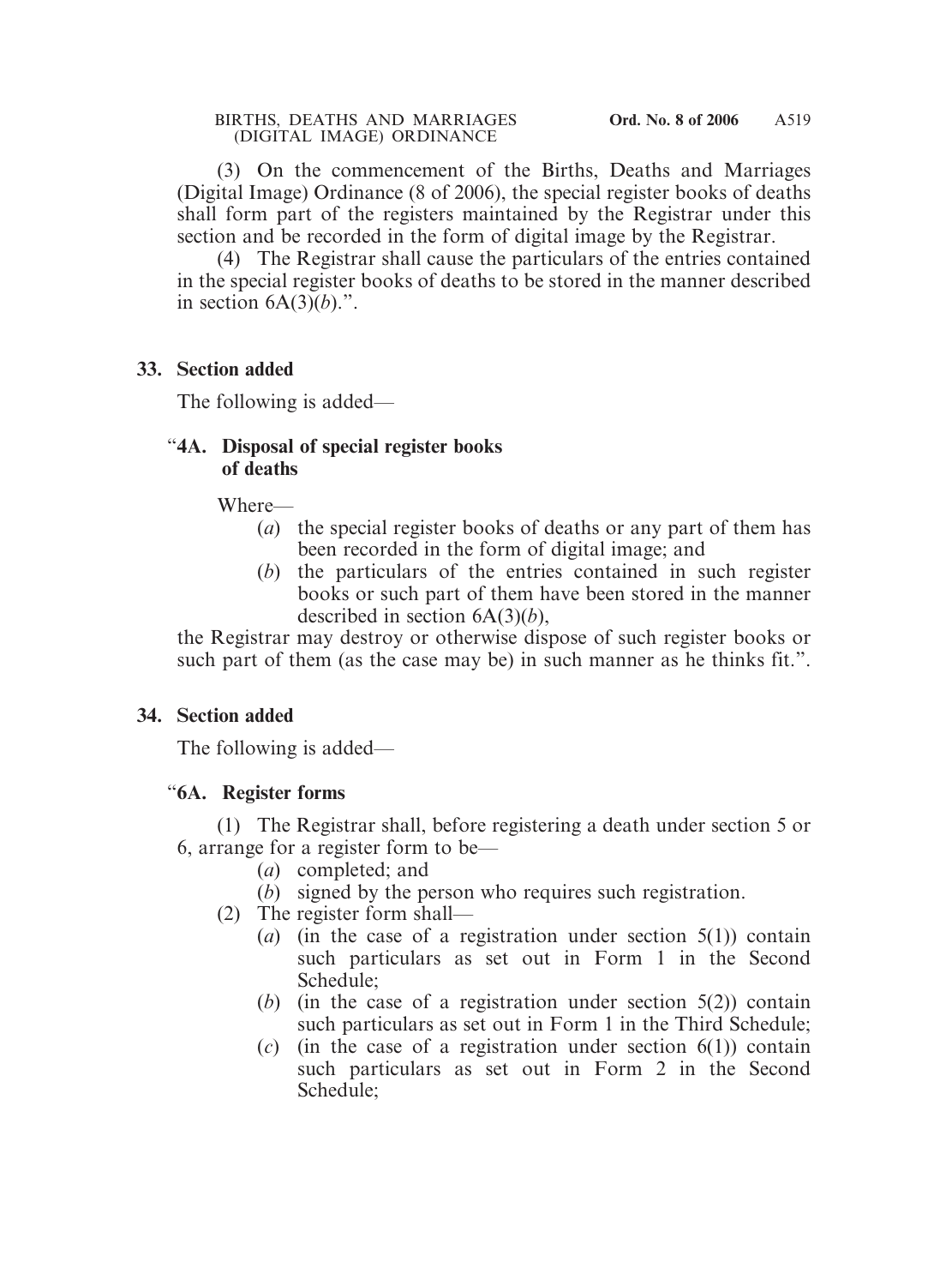(*d*) (in the case of a registration under section  $6(2)$ ) contain such particulars as set out in Form 2 in the Third Schedule.

(3) The Registrar shall, on registration of a death under section 5 or 6, cause—

- (*a*) the signed register form that relates to the death to be recorded in the form of digital image; and
- (*b*) the particulars contained in the form to be stored in the database of a register computer in the form of data which are capable of being retrieved and reproduced in a legible form.

(4) The image recorded in accordance with subsection (3)(*a*) shall form part of the relevant register in which the death shall be registered.".

## **35. Indexes and searches**

- (1) Section 7 is amended by renumbering it as section 7(1).
- (2) Section 7 is amended by adding—

"(2) If the particulars of an entry have been stored in the manner described in section 6A(3)(*b*), the Registrar may cause to be produced a copy of such entry by using such particulars, and the copy so produced, if certified and sealed (or stamped) in accordance with subsection (1), shall be deemed to be a certified copy of such entry in the special register of deaths.".

## **36. Penalty for loss or injury of register**

- (1) The heading of section 10 is repealed and the following substituted— "**Offences and penalties**".
- (2) Section 10 is amended by renumbering it as section 10(1).
- (3) Section  $10(1)$  is amended by adding "or access to" after "custody of".

(4) Section 10(1) is amended by repealing "shall be deemed to have committed a breach of the provisions of this Ordinance" and substituting "or possession commits an offence".

(5) Section 10 is amended by adding—

"(2) Any person who having the custody of or access to the database referred to in section 6A(3)(*b*)—

- (*a*) alters any data in the database or allows such data to be altered, other than for the purpose of carrying out duties under this Ordinance;
- (*b*) carelessly loses or damages any data in the database or allows such data to be lost or damaged; or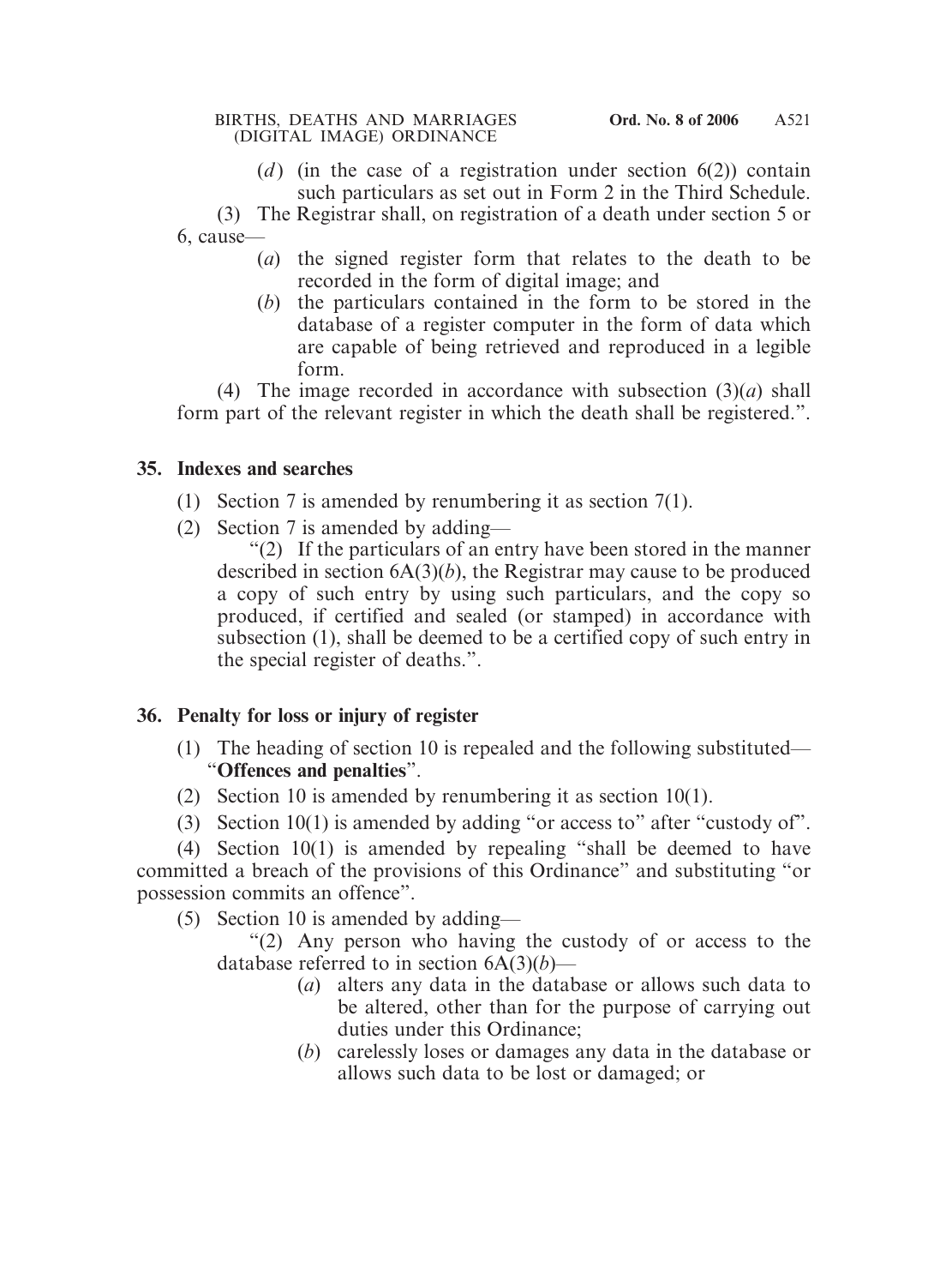#### BIRTHS, DEATHS AND MARRIAGES **Ord. No. 8 of 2006** (DIGITAL IMAGE) ORDINANCE

(*c*) otherwise tampers with the database so that the data contained in it or any part of such data becomes incapable of being retrieved or reproduced in a legible form,

commits an offence and shall be liable on summary conviction to a fine at level 1 or to imprisonment for 6 months.".

## **37. Correction of errors in register**

- (1) The heading of section 12 is amended by repealing "**in register**".
- (2) Section 12 is amended by renumbering it as section 12(1).
- (3) Section 12 is amended by adding—

"(2) In relation to an entry the particulars of which have been stored in the database referred to in section  $6A(3)(b)$ —

- (*a*) where the Registrar is aware of a clerical error in such particulars, he shall correct the error as soon as possible; and
- (*b*) where an error that is corrected under subsection  $(1)(c)$ relates to the entry, the Registrar shall amend such particulars accordingly.".

## **38. Forms of Nos. 1 and 2 Registers (1896)**

(1) The Second Schedule is amended by repealing "[s. 4]" and substituting "[ss. 4 & 6A]".

(2) The Second Schedule is amended, in Forms 1 and 2, by repealing "19" wherever it appears.

## **39. Forms of Nos. 1 and 2 Registers (1934)**

(1) The Third Schedule is amended by repealing "[s. 4]" and substituting "[ss.  $4 \& 6A$ ]".

(2) The Third Schedule is amended, in Forms 1 and 2, by repealing "19" wherever it appears.

## **40. Fees and Form of Declaration for Correction of Error**

(1) The Fourth Schedule is amended, in Part I, in the English text, by repealing "the register books" wherever it appears and substituting "the registers".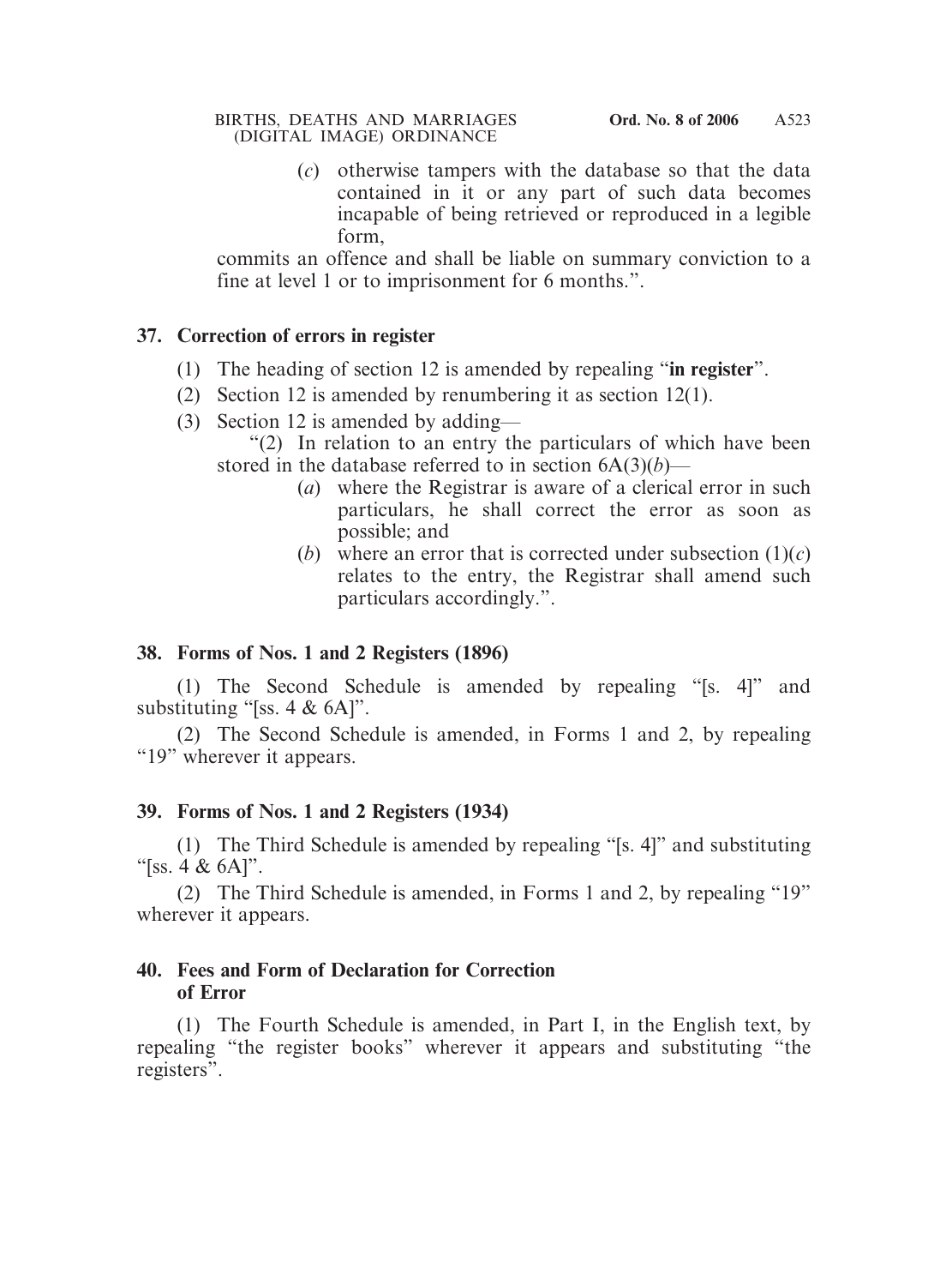(2) The Fourth Schedule is amended, in Part I, in item 3, in the English text, by repealing "book".

(3) The Fourth Schedule is amended, in Part II, by repealing "19" where it twice appears.

#### **Marriage Ordinance**

#### **41. Interpretation**

The Marriage Ordinance (Cap. 181) (as amended by the Marriage (Introduction of Civil Celebrants of Marriages and General Amendments) Ordinance (23 of 2005)) is amended, in section 2, by adding—

""digital image" (數碼影像), in relation to a document, means an image of the document kept on a computer system or on an electronic medium;".

#### **42. Filing, exhibition and inspection of notice of intended marriage**

(1) Section 7(3) is amended by repealing "on microfilm" and substituting "in the form of digital image".

(2) Section 7(4) is amended by repealing "reader-printer hard copy of the microfilm" and substituting "hard copy of the digital image".

#### **43. Registration of certificates of marriage**

Section 23(2) is amended by repealing "on microfilm" and substituting "in the form of digital image".

#### **44. Effect of certificate of marriage or certified copy thereof**

Section 24 is amended by adding ", or a hard copy of the digital image," after "microfilm".

#### **45. Offence of tampering with records**

Section 32 is amended by adding "(whether in the form of paper or microfilm or digital image)" after "filed".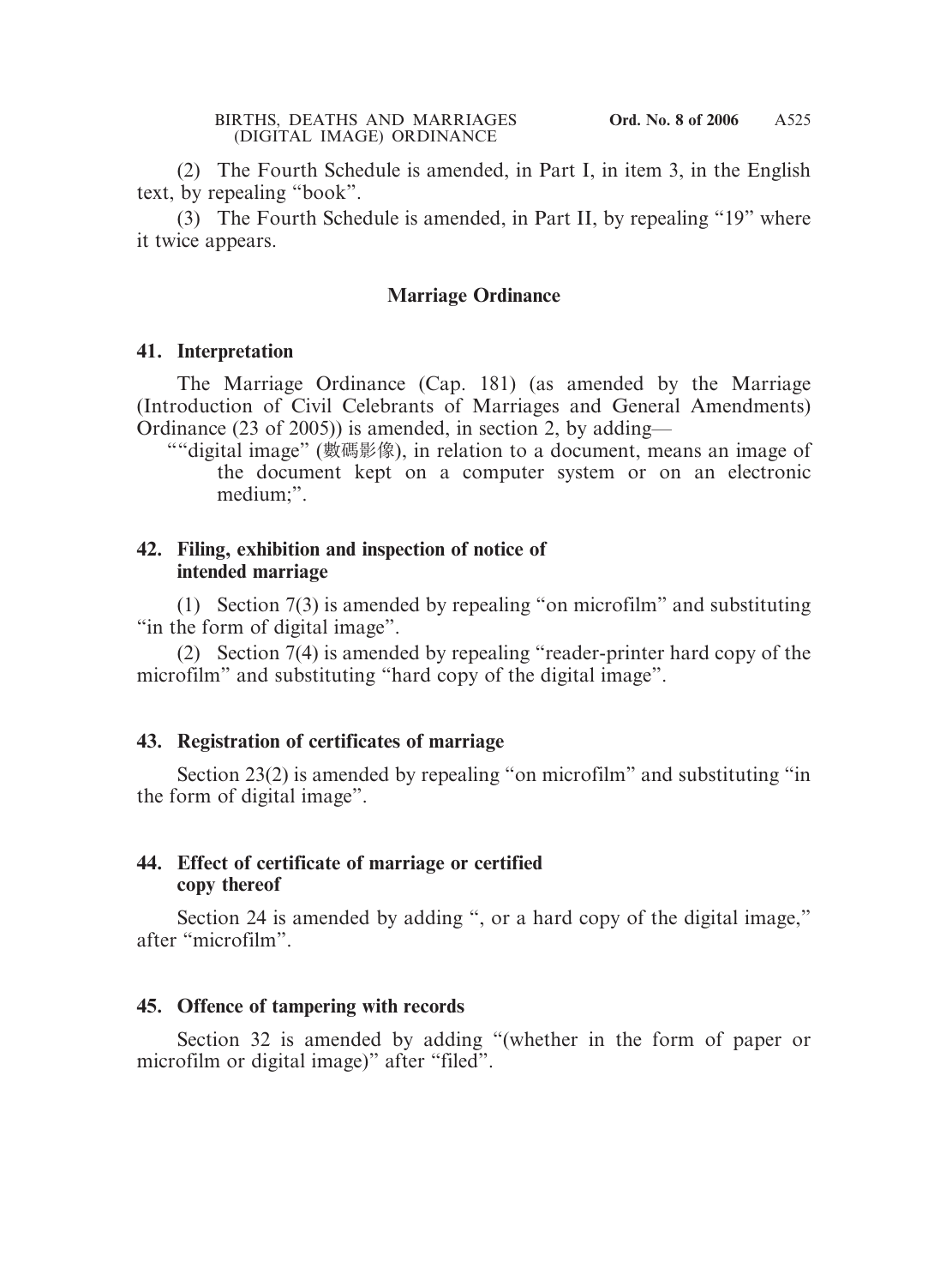#### **46. Disposal of documents when microfilmed**

(1) The heading of section 43 is amended by repealing "**when microfilmed**" and substituting "**and microfilms when recorded in form of digital image**".

(2) Section 43 is amended by repealing "on microfilm under this Ordinance, destroy or otherwise dispose of such document" and substituting "in the form of digital image under this Ordinance, destroy or otherwise dispose of such document, and any microfilm on which such document is recorded,".

## **Merchant Shipping (Seafarers) Ordinance**

#### **47. Interpretation**

Section 2(1) of the Merchant Shipping (Seafarers) Ordinance (Cap. 478) is amended by adding—

- ""digital image" (數碼影像), in relation to a document, means an image of the document kept on a computer system or on an electronic medium;
	- "Marine Register Book of Births and Deaths" (海上生死登記簿) means the Marine Register of Births and Deaths kept by the Registrar immediately before the commencement of the Births, Deaths and Marriages (Digital Image) Ordinance (8 of 2006);
	- "Marine Register of Births and Deaths" (海上生死登記冊) means the register maintained by the Registrar under section 121A(1);
	- "register computer" (登記電腦) means a computer forming the system of storing the particulars under sections 121A and 121B;".

#### **48. Returns of births, deaths and missing persons, etc.**

(1) Section  $121(3)(c)$  is amended, in the Chinese text, by repealing "送交" 登記官" and substituting "予登記官".

(2) Section 121(4) is repealed.

(3) Section 121(5) is amended by repealing everything after "as" and substituting—

 $\mathcal{F}$  if—

- (*a*) the Marine Register of Births and Deaths were a register referred to in those sections; and
- (*b*) the reference to the computer record in those sections were a reference to the database of a register computer.".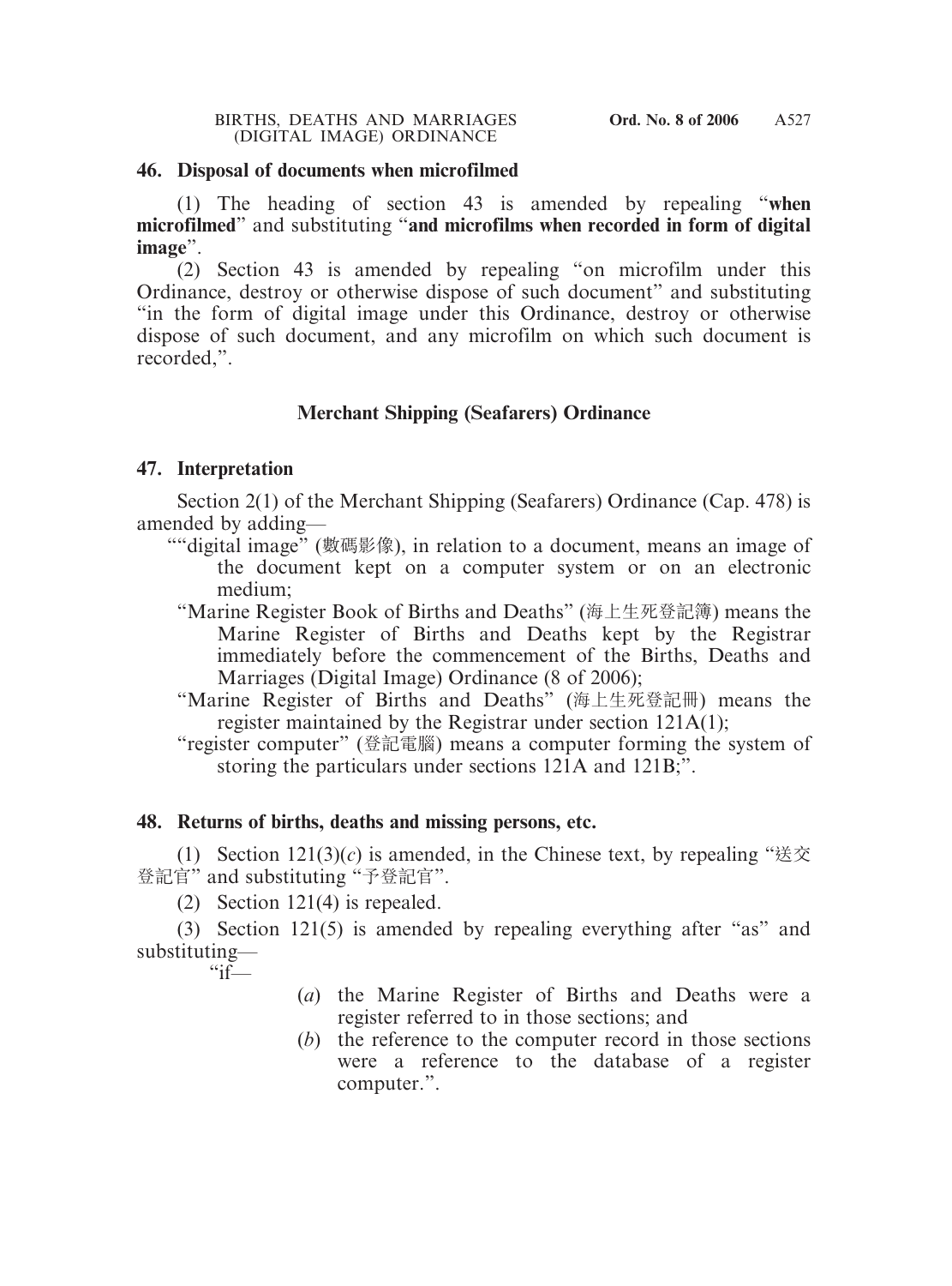#### **49. Sections added**

The following are added—

#### "**121A. Maintenance of register and storage of information**

(1) The Registrar shall maintain a register called the Marine Register of Births and Deaths.

(2) The Marine Register of Births and Deaths shall be compiled from the certified copies sent to the Registrar under regulations made under section  $121(3)(c)$ , which are recorded in the form of digital image in accordance with this section.

(3) The Registrar shall, on receipt of a certified copy of any record sent to him under regulations made under section  $121(3)(c)$ , cause—

- (*a*) the certified copy to be recorded in the form of digital image; and
- (*b*) the particulars contained in the certified copy to be stored in the database of a register computer in the form of data which are capable of being retrieved and reproduced in a legible form.

(4) The Registrar shall, on receipt of a certified copy of any corrected or amended entry sent to him under regulations made under section 121(3)(*c*), cause—

- (*a*) the certified copy to be recorded in the form of digital image and substituted for the corresponding digital image kept in the Marine Register of Births and Deaths; and
- (*b*) the particulars contained in the certified copy to be—
	- (i) stored in the manner described in subsection (3)(*b*); and
	- (ii) substituted for the corresponding particulars that have been so stored.

(5) Where the Registrar is aware of a clerical error in the particulars stored in the database referred to in subsection (3)(*b*), he shall cause the error to be corrected as soon as possible.

(6) The certified copies filed in the Marine Register Book of Births and Deaths shall, on the commencement of the Births, Deaths and Marriages (Digital Image) Ordinance (8 of 2006), form part of the Marine Register of Births and Deaths and be recorded in the form of digital image by the Registrar.

(7) The Registrar shall cause the particulars contained in the certified copies referred to in subsection (6) to be stored in the manner described in subsection (3)(*b*).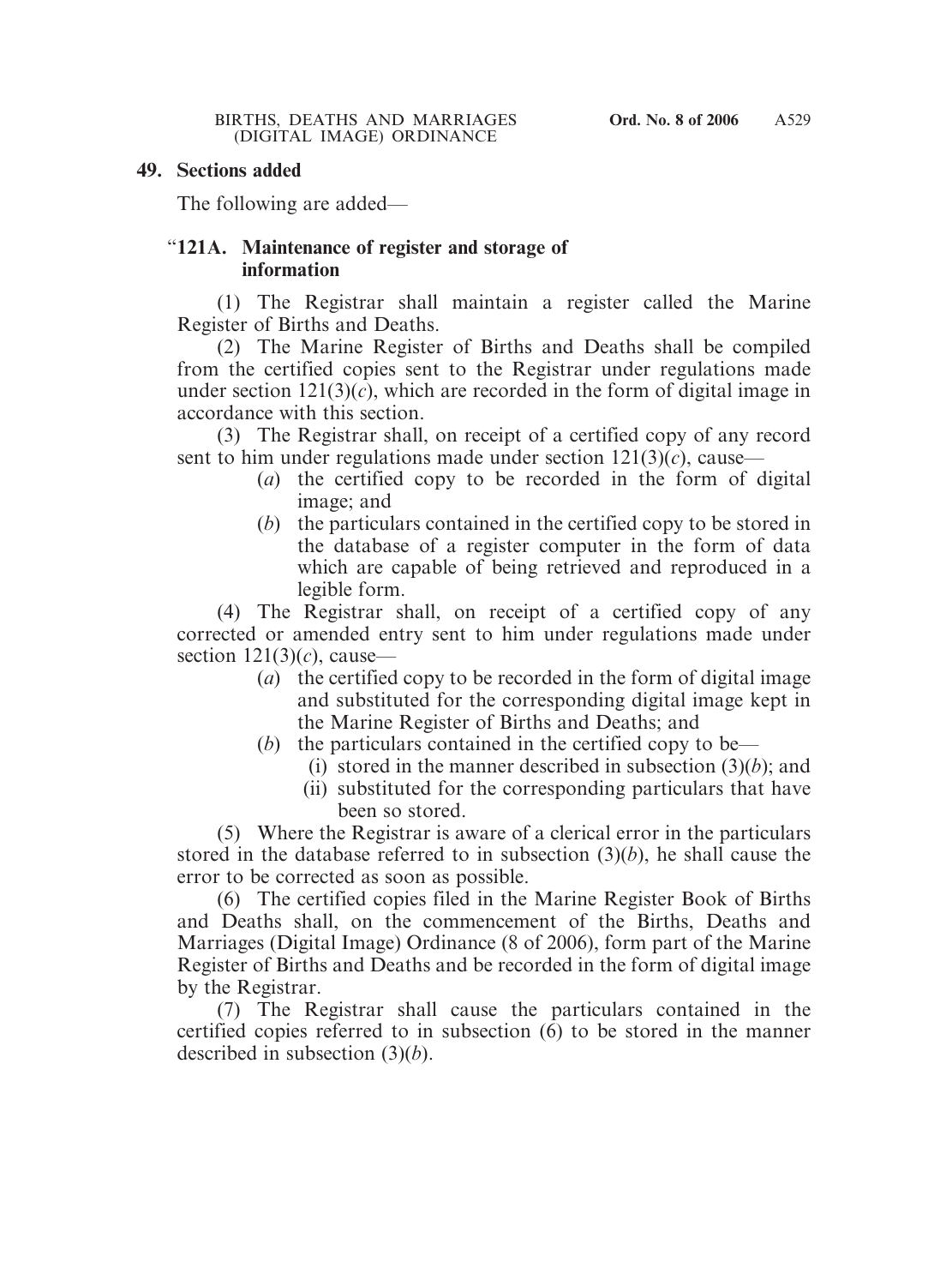#### **121B. Disposal of certified copies filed in Marine Register Book of Births and Deaths**

Where—

- (*a*) any certified copy filed in the Marine Register Book of Births and Deaths has been recorded in the form of digital image; and
- (*b*) the particulars contained in the certified copy have been stored in the manner described in section 121A(3)(*b*),

the Registrar may destroy or otherwise dispose of the certified copy in such manner as he thinks fit.".

## PART 3

## AMENDMENT TO THE ELECTRONIC TRANSACTIONS (EXCLUSION) ORDER

#### **Electronic Transactions (Exclusion) Order**

#### **50. Provisions excluded from application of section 5 of Ordinance**

Schedule 1 to the Electronic Transactions (Exclusion) Order (Cap. 553 sub. leg. B) is amended, in item 29, by repealing "8(1),".

## PART 4

## CONSEQUENTIAL AMENDMENTS

#### **Immigration Service Ordinance**

#### **51. Scheduled offences**

(1) Schedule 2 to the Immigration Service Ordinance (Cap. 331) is amended, in Part II, in item 2, in column 2, by repealing "10" and substituting " $10(1)$ ".

(2) Schedule 2 is amended, in Part II, in item 2, in columns 2 and 3, by adding—

"section 10(2) tampering with database, etc.".